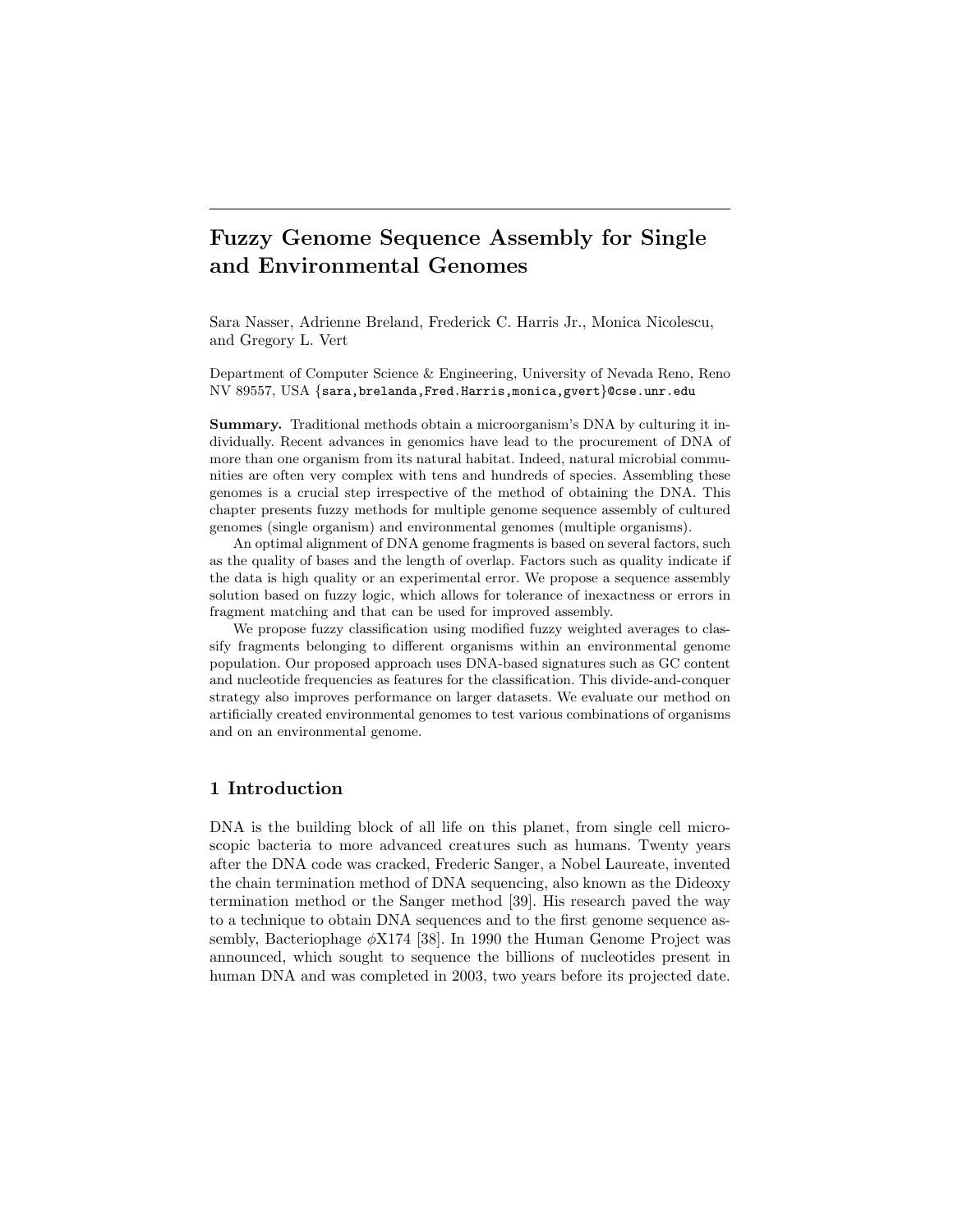In 1993 The Institute for Genome Research (TIGR) decided to use the TIGR EST algorithm which is based on whole-genome shotgun sequencing method to assemble a microbial genome. Thus in 1995 at TIGR, Haemophilus influenzae was sequenced, becoming the first genome to be sequenced entirely [11]. Shotgun sequencing was first demonstrated to close a genome in this paper. The assembly of H. influenzae proved the potential of shotgun sequencing and thus lead to subsequent projects that would be based on shotgun sequencing. There were two major advancements in technology that lead the to complete sequencing of the Human Genome and the H. influenzae: shotgun sequencing and the use of computational techniques. This brief history gives insight into the advancements that were made in sequencing using computational techniques. For more history on the evolution of DNA sequencing and timelines of genome sequencing projects, refer to [7] and [31].

A DNA strand consists of four nucleotides: Adenine(A), Cytosine(C), Gua $nine(G)$  and Thymine $(T)$ . Genome sequencing is figuring out the order of DNA nucleotides, or bases, in a genome that make up an organism's DNA. Genome sequences are large in size and can range from several million base pairs in prokaryotes to billions of base pairs in eukaryotes. For example, Wolbachia genome, a bacteria has 126 million base pairs (Mb), Arabidopsis thaliana, a plant has 120Mb, and the human genome is 3.2 billion base pairs. The whole genome cannot be sequenced all at once because available methods of DNA sequencing can handle only short stretches of DNA at a time. Although genomes vary in size from millions of nucleotides in bacteria to billions of nucleotides in humans, the chemical reactions researchers use to decode the DNA base pairs are accurate for shorted lengths [32]. Genomes are cut at random positions then cloned to obtain the smaller fragments, also known as shotgun sequences. Obtaining shotgun sequences has allowed sequencing projects to proceed at a much faster rate, thus expanding the scope of the realistic sequencing venture [31]. Sequencing DNA using the shotgun method led to the completion of several organism genomes, including human, mouse, fruit fly and several microbes, such as Wolbachia genome and H. influenzae.

Microorganisms live in communities, and their structure and behavior is influenced by their habitat. Most microorganisms genomes are known from pure cultures of organisms isolated from the environment, be it a natural organism-associated (i.e, human) or artificial system. Cultivation-based approaches miss majority of the diversity that exists however, such that development of cultivation-free methods has been implied. In the past, microbial DNA was sequenced by culturing microorganisms in a controlled environment. Cultivating these organisms did not reveal enough information about these communities of organisms. Invitro cultivation methods allow the extraction of DNA from only a limited selection of microbial species that can grow in artificial environments. These methods do little to characterize the properties of globally distributed microbes, because the vast majority of them have not been cultured.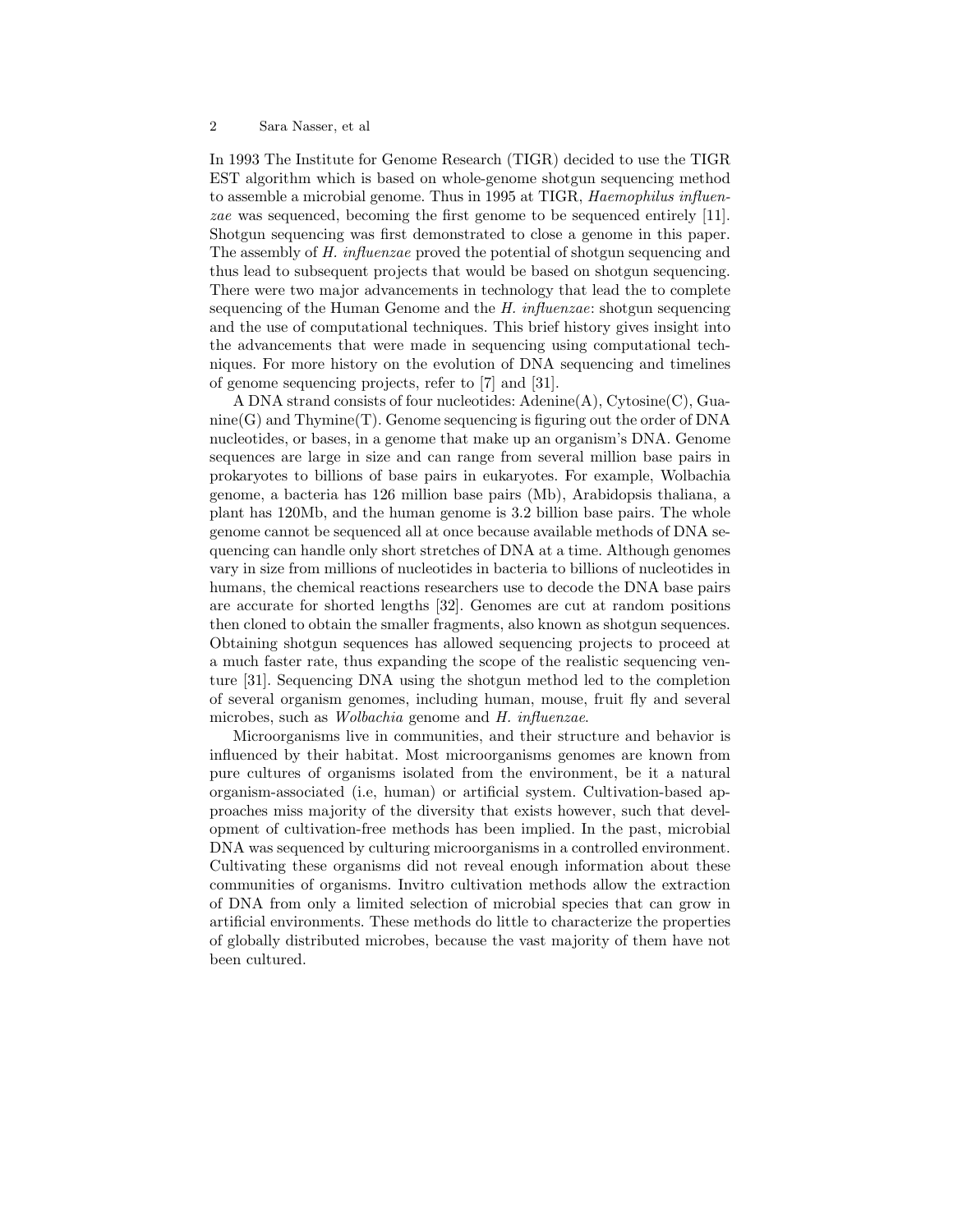New techniques in genomic sciences have emerged that allow an organism to be studied in its natural habitat as part of a community. Research has broadened from studying single species to understanding microbial systems and their adaptations to natural environments. These techniques have been achieved by developing methods that can sequence mixed DNA directly from environmental samples [2, 36].

Whole-genome shotgun sequencing of environmental DNA gained attention as a powerful method for revealing genomic sequences from various organisms in natural environments [2, 41]. An organism's DNA was not only sliced into small fragments but also mixed with other organisms' DNA fragments, thus creating a huge population of fragments, initial efforts were with long fragments ranging from 40Kb - 150Kb in fosmid or BAC libraries. Even though DNA fragments from diverse populations can be gathered together at the same time, they need to be assembled in order for us to make meaningful conclusions.

There are several approaches that are designed for examining a single organism, but there is a need for tools that are specific for community-level analysis. In this chapter, we propose methods of sequence classification and assembly for a metagenomic population. Sequence classification is a process of grouping genome fragments into classes based on their similarities. The proposed method aims to use an approximate method based on fuzzy logic to classify genome fragments into groups and then perform assembly.

The rest of the chapter is structured as follows: Sect. 2 presents background information on computational biology and DNA sequence assembly, including a survey of the related literature. Sect. 3 presents the fuzzy solution for sequence assembly. Sect. 4 presents taxonomical classification methods for metagenome fragments. Improvements achieved due to signatures and a new technique of fuzzy classification, in addition to results attained, are included in Sect. 3 and Sect. 4. Conclusions and a look into future directions are presented in Sect. 5.

## 2 Background

### 2.1 Genome Sequence Assembly

Several concepts and terms from genomic sciences that are used this in chapter are informally defined below. There are several books on computational biology that provide detailed explanations of the terms listed below [1, 50].

Definition 1. Base Pair: Two nucleotides on a paired double-helix-structured DNA strand. These two nucleotides are complements of each other.

Definition 2. DNA Fragment/Read: A section of the genome sequence of nucleotides that forms a DNA strand.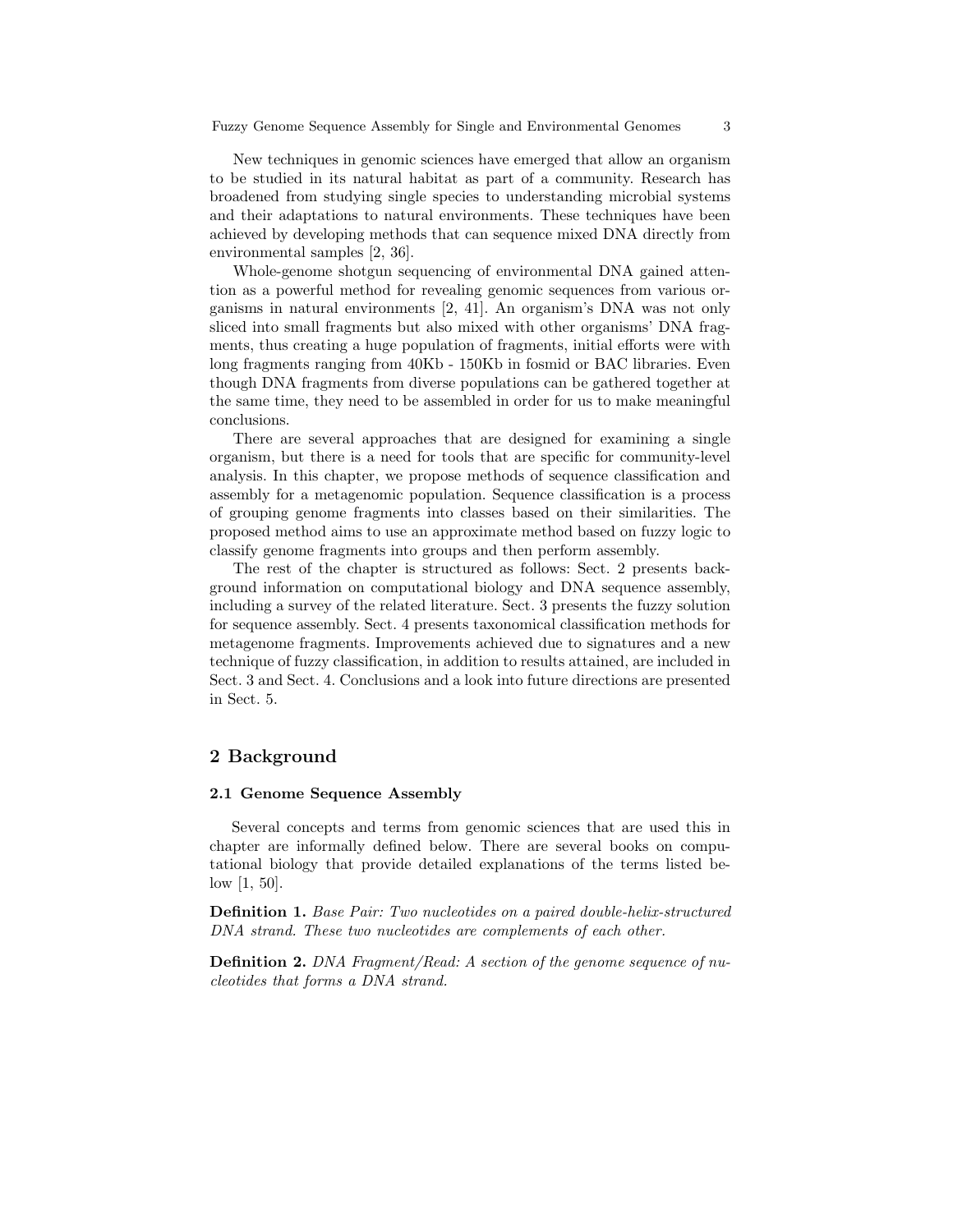Definition 3. Contig (Contiguous Sequence): A consensus sequence created by overlapping two or more sub-sequences or fragments.

Definition 4. Nucleotide Frequencies: The measure of occurrences of nucleotide pairs of a specified length.

Definition 5. Metagenome: Genome sequences containing an unspecified number of microbial organisms directly obtained from the natural habitat.

The problem of sequence assembly is acquiring data and assembling the DNA fragments or sequences into an entire genome sequence. Available chemical technologies for sequences produce short fragments of DNA sequences (40 Kbp -1000 Kbp) depending on the technology. Sequencing machines cannot read entire DNA, and can only work on small stretches at a time. There are two important aspects to understanding the problems that arise in genome assembly: the genome is cut into smaller portions, and fragments or sequences are cut at random positions. To obtain the original sequence these fragments need to be combined by determining overlaps between fragments. Thus, portions of the fragments need to appear more than once. Multiple copies of original sequences are made to ensure that the entire sequence is covered. This process is generally referred to as coverage of  $nX$ , where n is the number of copies and X is the sequence. Coverage of 8X or 10X is widely accepted and it has been shown it is sufficient to reconstruct the entire sequence. Thus for a genome sequence of length 4(million)MB, if the sequence fragments of length around 500 bp are generated we need 80,000 sequences.

Following the sequencing process, an assembler pieces together the many overlapping bases and reconstructs the original sequence [32]. The process explained above is known as the whole-genome shotgun method. There are three main steps involved in the assembly of sequences. The first step, Sequencing, breaks the genomic DNA into fragments by sonication, a technique which uses high-frequency sound waves to make random cuts in DNA molecules [4]. In the assembly phase the sequences are combined to form contiguous sequences. The final phase is finishing, in this phase contigs are joined by closing physical gaps. Closing is a time consuming process, which can be improved by using more than one clone libraries. Clone libraries are prepared using different vectors. As different vectors clone sequences differently, using more than one vector can help improve coverage. Fragments that could not be cloned by one vector could be cloned by the other. Thus gaps could be reduced as overall coverage increases when sequences are generated using different vectors.

Sequencing of an organism's DNA is a labor-intensive task, made possible by recent advances in automated DNA sequencing technology.Even though automated DNA sequencing technology made it possible to sequence genomes, several other problems exist. The sequence read from a machine is not always 100% correct; it may contain experimental errors. The process of acquisition of genome sequence data may lead to the insertion of certain discrepancies in the sequences, known as base-calling errors. The actual DNA sequence is read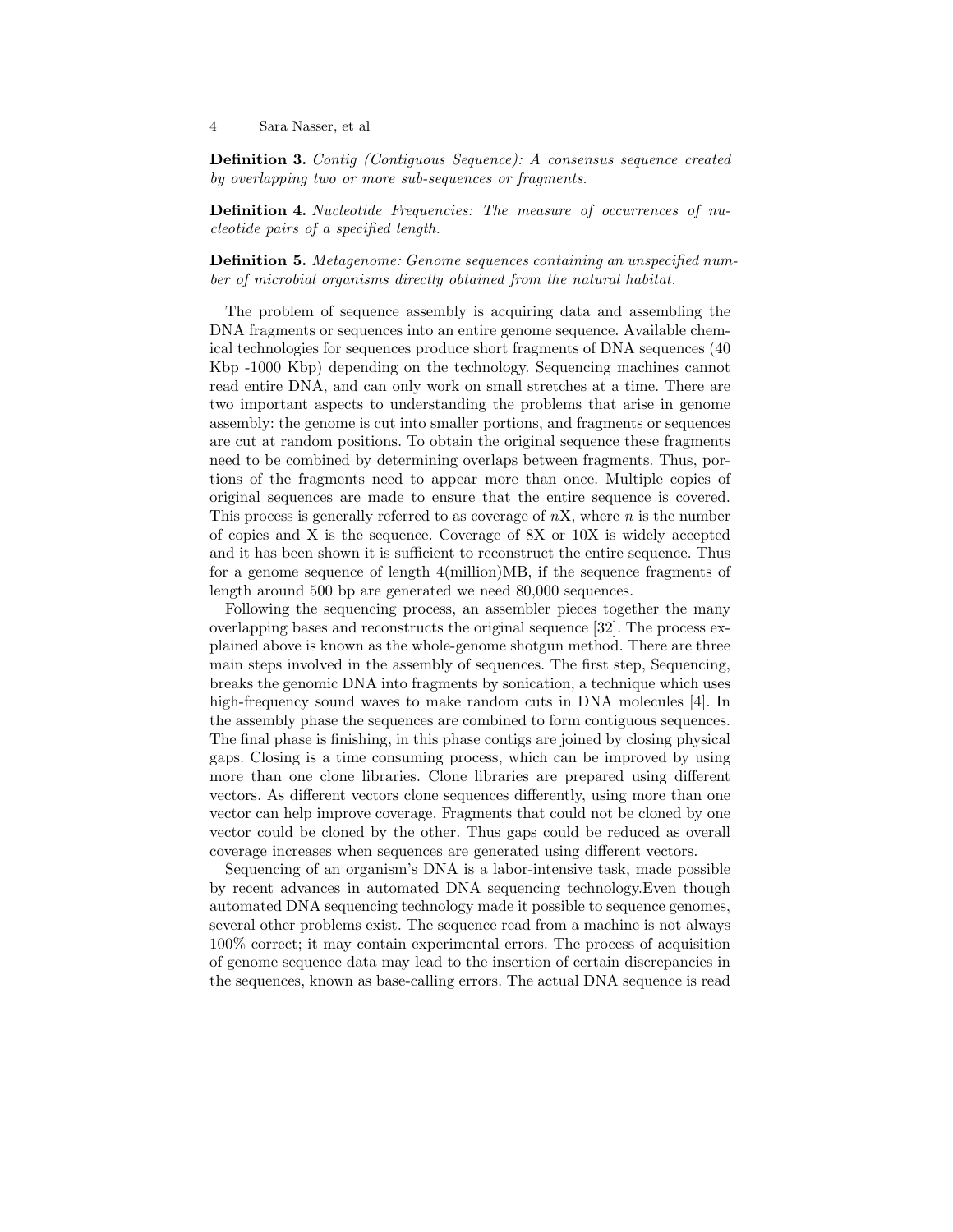as a frequency signal, which is converted to represent the character sequence representing the four nucleotides as A, C, G and T. PHRED is a popular tool for reading signals and assigning quality scores [10]. In this scoring technique each nucleotide is given a score based on the strength of the base, a high score implying a higher probability of the base being correct. Low scores are assigned to bases that have less probabilty of being true. Sequences at the ends tend to have weak signals that make it difficult to identify them. Thus the base is assigned to the closest match and marked as a low quality base.

Base-calling errors create additional problems during assembly. These differences are categorized into three groups: insertions, deletions (indels) and replacements. Another well known problem with the sequences is that they contain repetitive sections also known as repeats. All the parameters mentioned above make assembly an approximation problem.

The most popular approach to DNA fragment assembly has been to iteratively find the best overlap between all fragment pairs until an acceptable final layout is determined. If enough fragments are sequenced and their sampling is sufficiently random across the source, the process should determine the source by finding sequence overlaps among the bases of fragments that were sampled from overlapping stretches [22]. In current genome sequencing tasks, the number of fragments is usually numerous, and the degree of computation required increases exponentially. Being essentially an NP-hard problem, many different approaches with varied parameters and matching schemes have been explored to save computation time.

The earliest approach to find solutions using the shotgun sequence approach was to find the shortest common superstring from a set of sequences. Current approaches use pairwise sequence alignment as a method and instead of obtaining the shortest superstring, the longest common substring is used. To obtain the common substrings of two sequences, we are required to consider all possible substrings of the given sequences. The substring with the longest overlap is known as the longest common sequence (LCS). Finding the LCS for all possible sequences is an NP-hard problem. Thus, a brute-force approach is not feasible. Dynamic programming solves problems by combining the solutions to subproblems to reduce the runtime of algorithms containing overlapping subproblems and optimal substructures [9]. Using dynamic programming, we can find a polynomial-time solution for the LCS problem. Therefore, dynamic-programming-based approaches are the most routinely used approaches in sequence assembly and alignment.

Other techniques for finding the LCS include suffix trees and greedy approaches. A suffix tree is a data structure that uses suffix information for fast processing of string problems. A suffix tree can be constructed in linear time using the Ukkonen algorithm [47]. Even though suffix trees are a linear answer to sequence comparison problems, they are not good at storing and handling large datasets. Greedy algorithms are shown to be much faster than traditional dynamic programming in the presence of sequencing errors [54]. Greedy paradigms, applied in popular assemblers such as TIGR [42], Phrap [13], and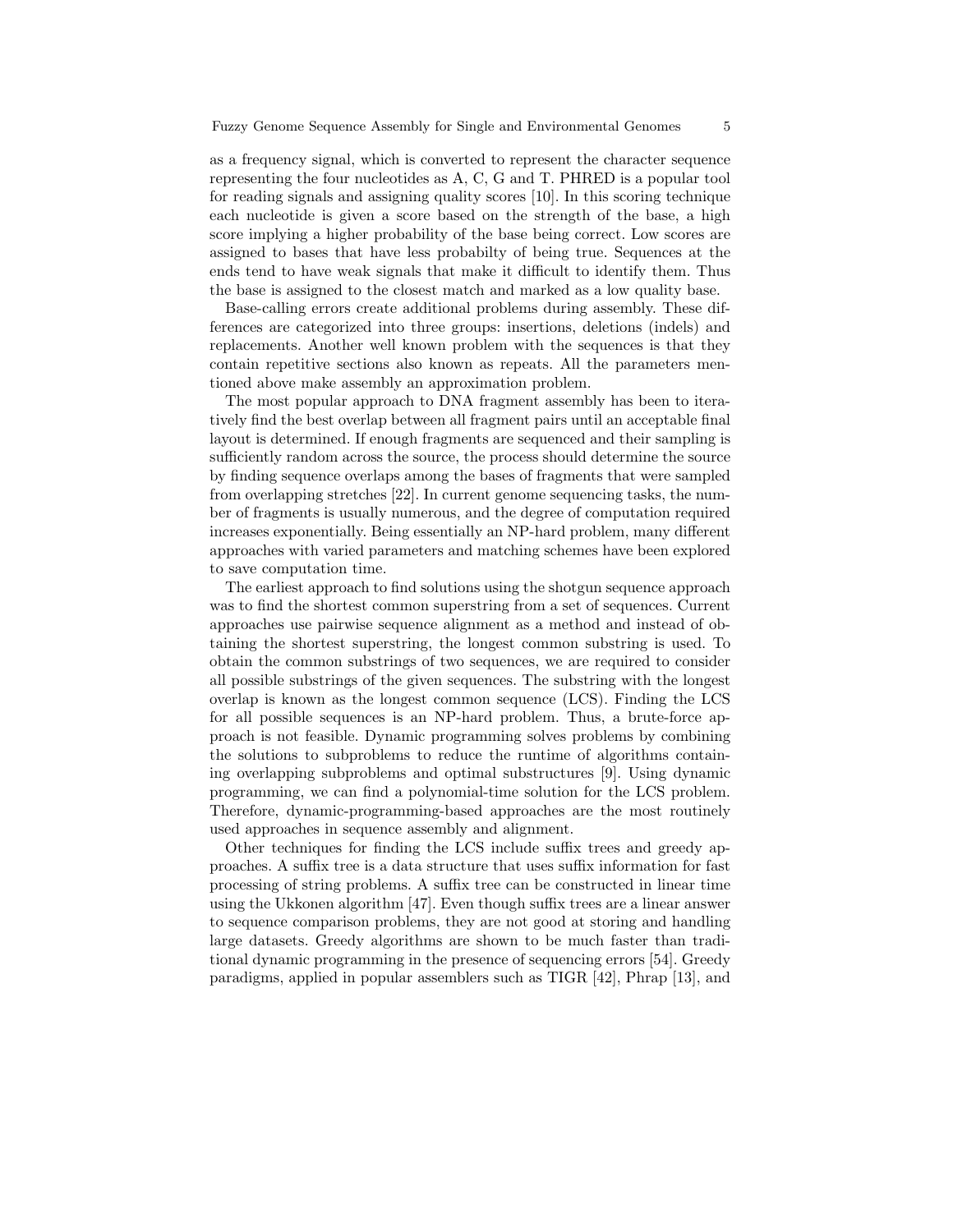CAP3 [15], are relatively easy to implement, but they are inherently local in nature and ignore long-range relationships between reads that could be useful in detecting and resolving repeats [32]. Greedy and hill-climbing approaches generally find a local optimal and thus the global solution could be missed. Additionally, these algorithms work with specific kinds of errors and cannot be generalized; they also become difficult to implement on larger datasets.

Unlike greedy approaches the overlap–layout–consensus mechanism considers all possible solutions before selecting the consensus overlap. An application of graph theory is found in [18] in which fragment reads are represented by nodes and an overlap between two fragments is represented by an edge. Paths are constructed through the graph such that each path forms a contig. The paths are then cleaned by resolving and removing any problems such as intersecting paths, and consensus sequences are constructed following the paths. One of the major problems of this approach to DNA sequence assembly is the extensive computation requirement. Fragment assembly performed with the overlap–layout–consensus approach becomes inefficient with an increasing number of fragments.

Even with the algorithmic improvements, additional reductions to the search space in fragment assembly problems are routinely employed. Preassembly clustering of fragments may be viewed as a more structured form of fragment thinning before alignment comparisons are made. Clustering is a process of grouping objects into like groups based on some measure of similarity. Clustering or classification can be achieved by several techniques such as K-means and artificial neural networks. A divide-and-conquer strategy for sequence assembly based on average mutual information is described in [29].

## 2.2 Environmental Genomics

Molecular biology has impacted microbiology by shifting the focus away from clonal isolates and toward the estimated 99% of microbial species that cannot currently be cultivated [6, 16, 34]. As an illustration, traditional culture and PCR-based techniques showed a bias of Firmicutes and Bacteroides as the most abundant microbial groups in the human gastrointestinal (GI) tract. Metagenomic sampling has revealed that Actinobacteria and Archaea are actually most prolific [21].

Metagenomic data can be ecosystem or organism associated: ecosystem associated metagenome contains DNA of microbes obtained from an environmental sample and an organism associated metagenome contains DNA from organisms. For example, the Sargasso sea project, an ecosystem associated metagenomes contains microbial samples collected through the filtering of sea water. These samples contained large amounts of novel genetic information, including 148 new bacterial phylotypes, 1.2 million new genes, and 782 new rhodopsin-like photoreceptors [48]. A similar metagenomic project giving new insight into naturally existing bacterial systems was the sampling biofilm from of an underground acid mine drainage [46]. Because this sample was from a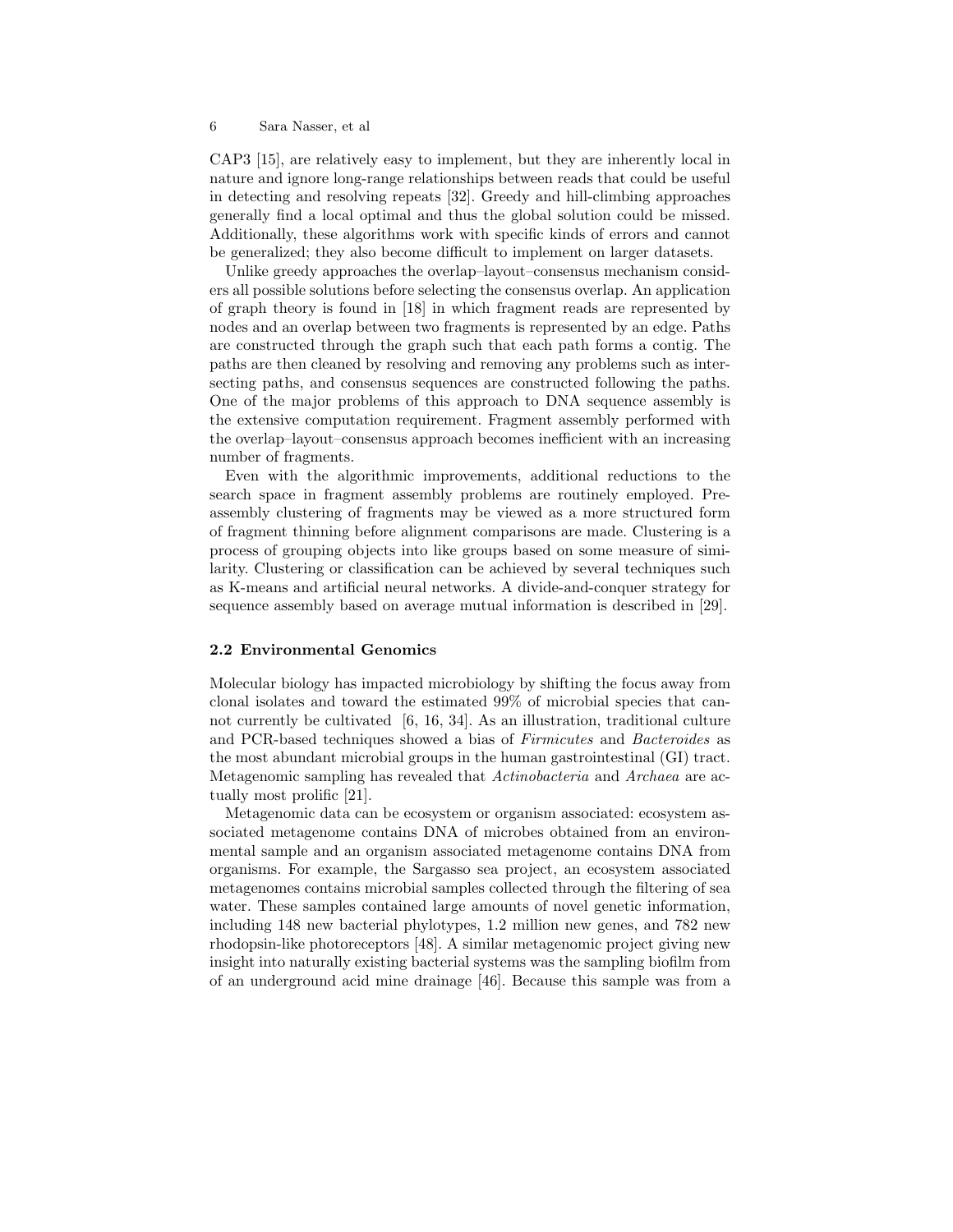system with low complexity, almost all DNA from present species were completely reconstructed, allowing the examination of strain differences and naturally forming lineages. It also enabled access to the full gene complement for at least two species, providing detailed information such as metabolic pathways and heavy metal resistance. Soil samples and the mouse GI tract are some other published metagenomic projects [36, 45].

Closely related organisms can contain remarkable genomic diversity, as was shown for some bacteria [49]. These variations, even though few, can result in different metabolic characteristics. Extracting these variations is one of the key ideas to further processing of the metagenomes. The genomic diversity between metagenome samples is extracted and used as a marker to separate data phylogenetically.

## 2.3 Phylogenetic Classification Using Signatures

The metagenomic approach of acquiring DNA fragments often lacks suitable phylogenetic marker genes, rendering the identification of clones that are likely to originate from the same genome difficult or impossible [44]. Separating the fragments in a metagenomic sample and reconstructing them is a complex process. Identification of certain features can distinguish one genome from another in some circumstances. Organisms within a metagenome population can belong to different ranks in the taxonomy, for example they could belong to different domains or could be from the same species. For example, the acidmine drainage data consists samples that belong to archeal and bacterial domains. A metagenome population can contain a large number of organisms that could either be very diverse, that is not closely related or it could be constrained to strains or species that are closely related. Thus complexity of a metagenome can also dictate the classification accuracy. Metagenome complexity can be measured with three different parameters: taxonomic relation, evenness, and richness. Visualization these is complex for example there are several ranks within taxonomy. This subsection describes the DNA signatures that can be employed in identification of differences within a metagenome.

DNA signatures are specific patterns that are observed within a DNA strand. These patterns can be observed in specific regions such as coding regions or can be observed throughout a genome. There have been several studies on the patterns found in DNA sequences. Biological sequences contain patterns that can lead to discoveries about the sequences. Two kinds of signatures are important to our discussion: GC content and oligonucleotide frequencies. Oligonucleotide composition within a genome contains bias, making certain patterns appear several times within the genome. These oligonucleotide usage patterns are known to be species-specific [17].

The four nucleotides of a DNA strand (A, C, G, and T) have hydrogen bonds between them. The nucleotide A bonds specifically with T and the nucleotide C bonds with G. AT pairs have two hydrogen bonds and GC pairs have three hydrogen bonds, making the GC bond thermostable. Thus, the GC content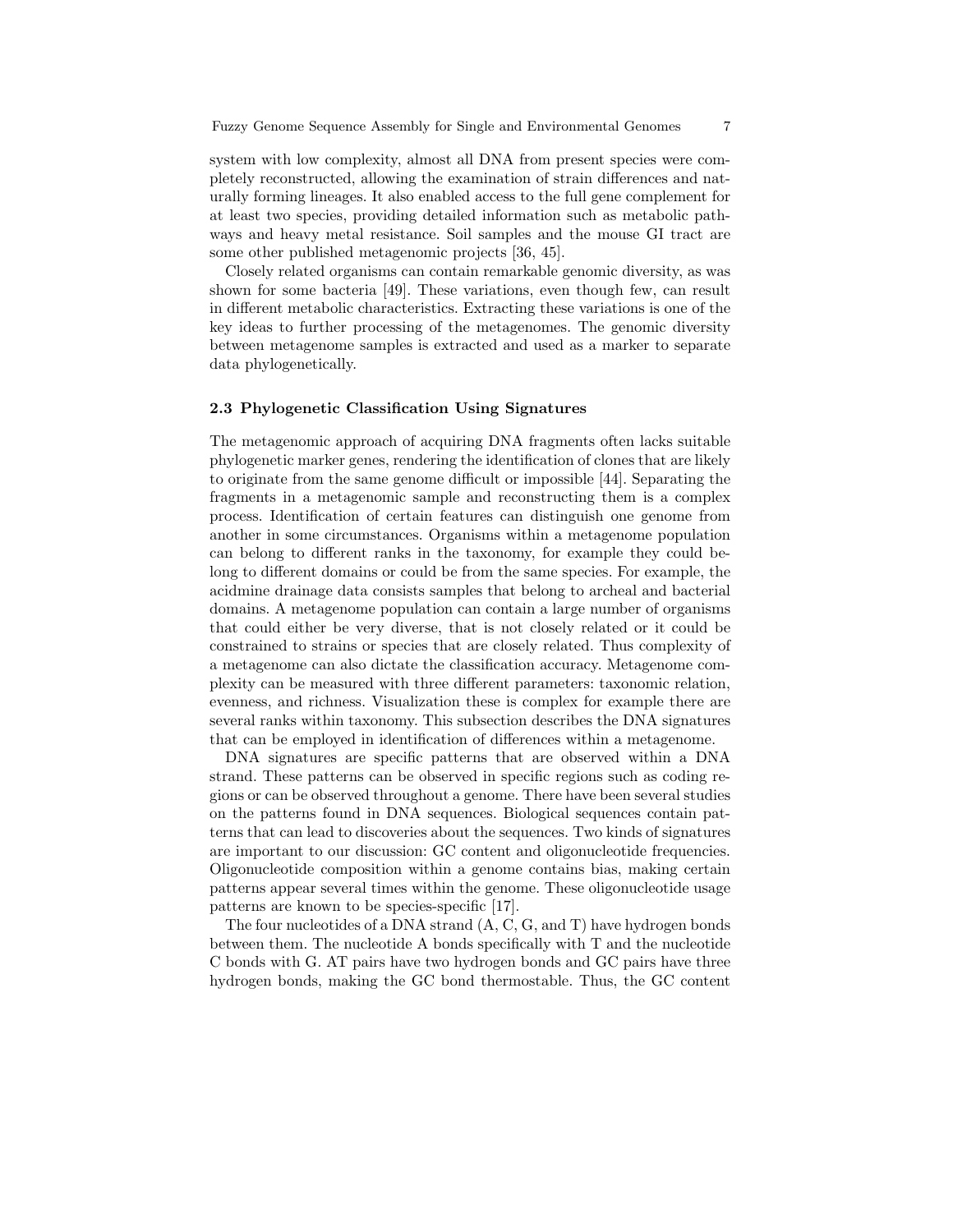in an organism can sometimes be used to determine certain characteristics about that organism. Organisms are generally biased in the distribution of A, C, G and T. Certain organisms contain higher percentages of GC and are thus known as GC rich, while some other organisms are dominated by AT and are known as AT rich. This fundamental property of organisms can be used in separating one organism from another.

Another signature that has been used frequently for analysis of genome sequences is the oligonucleotide frequencies, which is a measure of the occurrence of words of fixed sizes in the genomic sequence. Oligonucleotides are short sequences of nucleotides generally of length less than 20. Nucleotide frequencies have been extensively used for grouping species or for differentiation of species. Specific details about obtaining nucleotide frequencies will be covered in Sect. 4.

## 2.4 Fuzzy Logic

The concept of fuzzy logic and approximate reasoning was introduced in 1975 [53]. Fuzzy logic formalizes an intuitive theory based on human approximation, which is by definition imprecise or vague. Fuzzy set theory allows classification of entities into categories by establishing degrees of weak or strong membership. A fuzzy set  $F$  is given by

$$
F = {\mu_F(x) | x \in X, \mu_F(x) \in [0, 1]}
$$
  
where :  

$$
x = a
$$
 given element  

$$
\mu_F(x) = \text{fuzzy set membership function}
$$
  

$$
X = \text{the Universe of Discourse}
$$

The fuzzy set membership function,  $\mu_F(x)$ , returns a membership value between 0 and 1(inclusive) that signifies the degree of membership.

Fuzzy logic has been used in several engineering applications. Fuzzy approaches to bioinformatics have been explored to some extent. Even though the application of fuzzy logic is not widely used, it has begun to gain popularity. An application to ontology similarity using fuzzy logic was presented in [52]. Fuzzy logic also been applied to classification problems in computational biology. A modified fuzzy K-means clustering was used to identify overlapping clusters of yeast genes [12]. A model for creating fuzzy set theory for nucleotides was proposed by Sadegh-Zadeh [37]. In this model a fuzzy polynucleotide space is made to measure the degree of difference and similarity between sequences of nucleic acids. Alignment of sequences has different specifications, and thus, alignment tools are not suitable for assembly purposes. Assembly of sequences is influenced by several factors besides the sequence chain. Therefore, there is a need for an approximation method that takes into consideration all the factors for assembling sequences. Specific fuzzy applications for sequence assembly and classification will be covered in Sects. 3 and 4.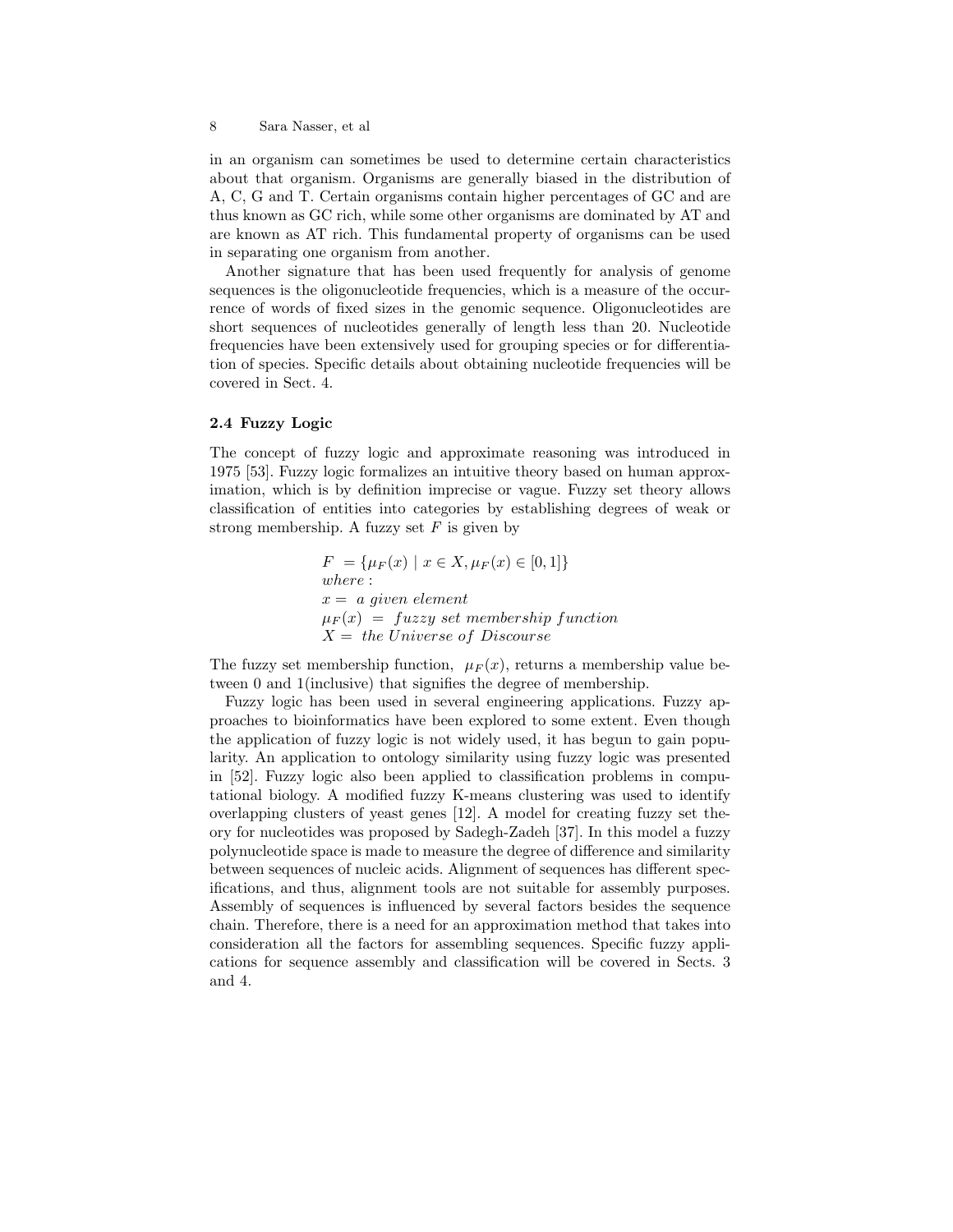## 3 Fuzzy Genome Sequence Assembly

DNA sequence assembly can be viewed as the process of finishing a puzzle, where the pieces of the puzzle are DNA subsequences. Although a puzzle has pieces that fit together well, the pieces of a DNA puzzle do not fit together precisely; the ends can be ragged and some pieces are missing, thus making it difficult, and sometimes nearly impossible, to complete the puzzle. Hence, we need methods or rules to determine optimally which piece fits with another piece. The problem of sequence assembly is one of obtaining approximate matches through consensus. A consensus sequence is constructed through approximate matches by following an overlap and consensus scheme [30] as illustrated in Fig. 1.



**Consensus Sequence** 

Fig. 1. Whole Genome Sequencing Process of Creating Contigs from Fragment Reads

In current genome sequencing tasks, the number of fragments is usually large, and the degree of computation required increases exponentially. Being essentially an NP-hard problem, many different approaches with varied parameters and matching schemes have been explored which can, among other things, save computation time. Finding the longest common subsequence (LCS) between fragments is the key to the process of sequence assembly.

In this section, an approximate matching scheme based on fuzzy membership functions is presented. Several parameters are considered to create an optimal assembly. Then a divide-and-conquer strategy is presented to speed up the assembly by dividing the sequences into classes. Assembling sequences is accomplished by first grouping the sequences into clusters so that sequences in a cluster have high similarity with one another and sequences between two clusters are less similar.

## 3.1 Previous Techniques

Dynamic programming has been extensively used to determine the LCS as it reduces the NP-hard problem to a time complexity of  $\Theta(n^2)$ . The method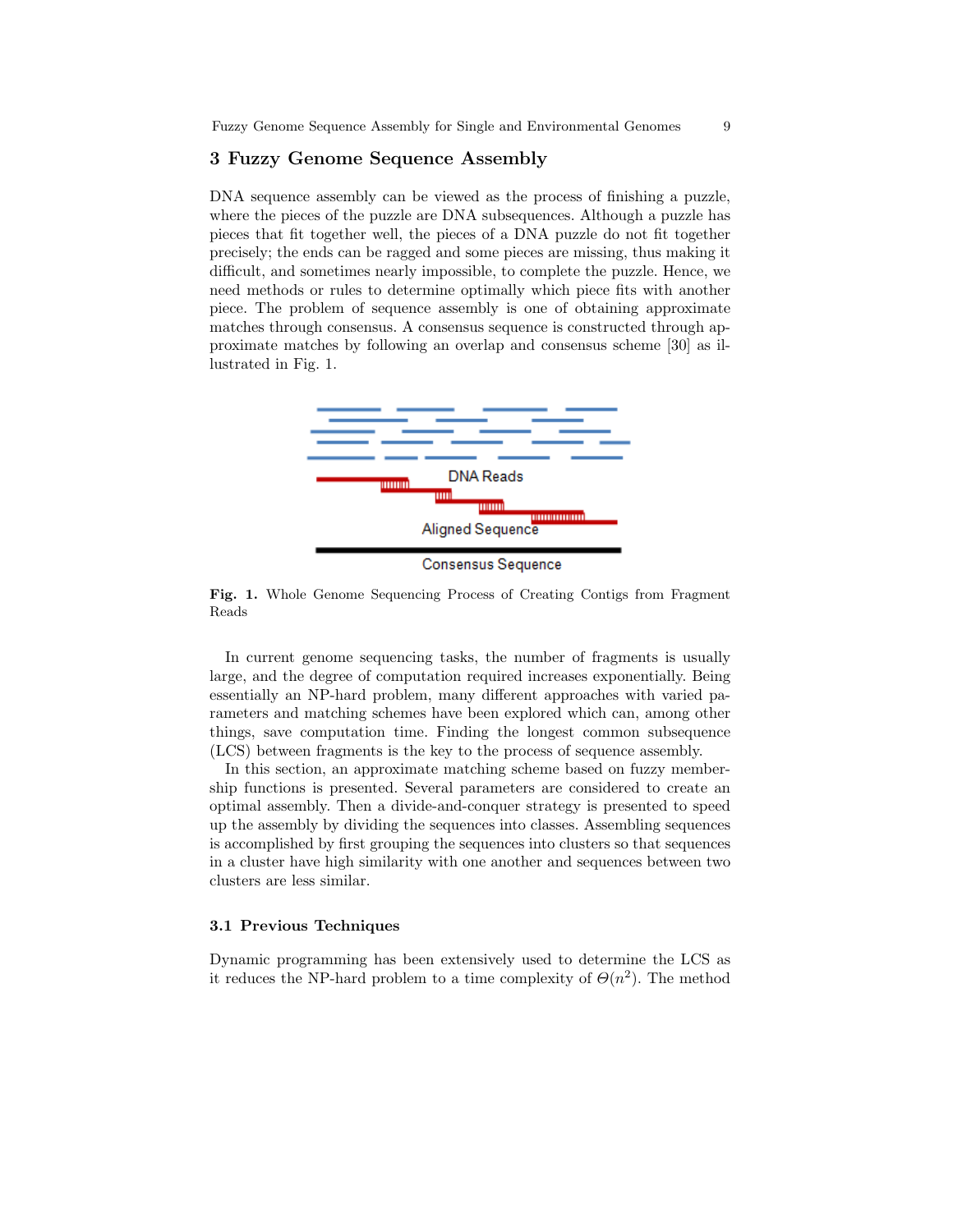is simple and useful in finding the LCS that may have mismatches or gaps. The Smith-Waterman algorithm, an application of dynamic programming to find the LCS for multiple sequence alignment, is one of the most prominent algorithms used in sequence assembly programs. The algorithm gained popularity because it reduces the number of searches required; more details of the algorithm can be found in [40]. Most of the earlier assemblers have crisp bounds and do not adapt to the datasets. For example, a dataset can contain all, or a significant number of, low quality reads. Some of the assemblers clip low quality regions, which will result in, most of the regions getting clipped and thus, not used in assembly. However, if the assembler can adapt itself and allow a new threshold for low quality, this problem can be avoided. Due to its applicability to problems that do not require hard solutions, fuzzy logic has been widely used in various fields to provide flexibility to classical algorithms. Thus, approximate sequence assembly is a good candidate for fuzzy logic. In the next subsection a non-greedy approach is presented, based on approximate sequence matching using fuzzy logic.

### 3.2 Sequence Assembly

The sequence assembly problem is tackled using two different approaches: the first module performs fuzzy sequence assembly, and the second module performs a fuzzy divide-and-conquer strategy for assembly. The divideand-conquer strategy uses a fuzzy membership function to divide genome sequences into groups, reducing the number of comparisons and performing meaningful assembly. The fuzzy functions used in this subsection are a modified version of the fuzzy genome sequencing assembler described in [24].

## Longest Common Subsequence with Fuzzy Logic

Sequence assembly requires creating contigs from fragment reads. The longest subsequence with fewest insertions or deletions (indels) is ideal. Since an exhaustive search is not applicable for this problem, a time constraint is also placed on the solution. One of the problems with existing techniques for sequence assembly is that they have crisp bounds. The user has to specify the parameters for the program, such as minimum score and minimum match. Almost all existing techniques provide user-defined thresholds; the user generally runs the program several times to obtain optimal results. In such cases it is better to determine empirically the ideal cut-off point or the threshold. For example, assume that a cutoff value for the maximum gap allowed is 30 bases and that there are fairly large numbers of sequences with gaps of 31 and 32. Due to the fact that these techniques allow for crisp matches only, these potentially important sequences would be excluded. Alternatively, we can represent a gap of 30 and lower with a fuzzy confidence value of 1, which is for crisp results. Sequences with gaps that are very close to 30, like 31, can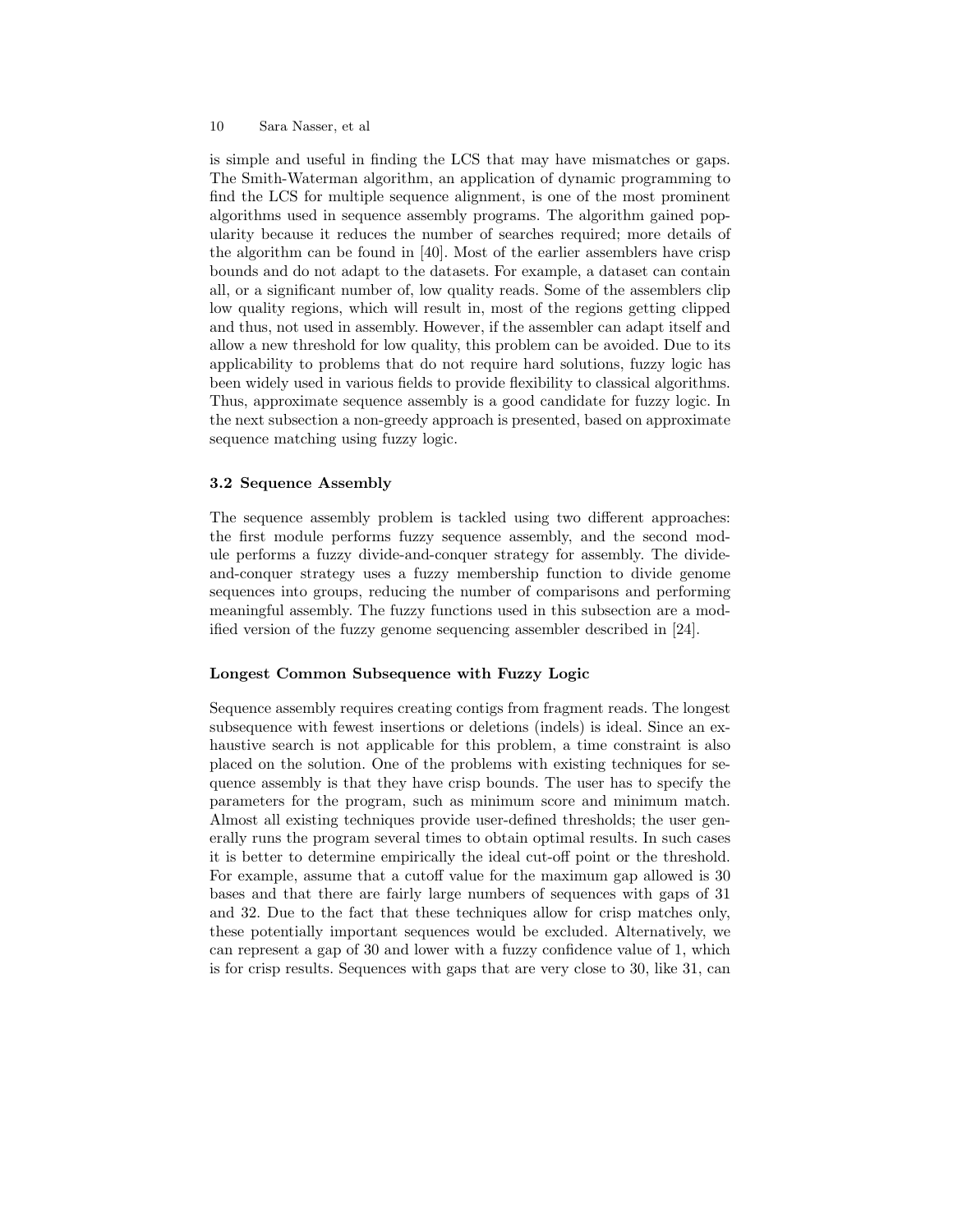have a fuzzy value of 0.98. In this case, the user does not have to preprocess the data, change parameters and run the program several times.

The approach starts by acquiring the LCS of given sequence fragments using dynamic programming (details of the fuzzy LCS technique can be found in [24]). The optimal subsequence can be a perfect match, or the user may choose to tolerate indels. These criteria can depend on the user, the source of the data or the quality of the data. There are several factors that determine if two subsequences have an optimal overlap. We propose a method in which we select multiple subsequences and then, based on fuzzy parameters, select the optimal solution. The novelty of our method is that it uses more parameters of the sequence besides the length of overlap, and we believe that these parameters can lead to a better sequence. The sequence satisfying the aggregate overall requirement is selected. The process starts with LCS and selecting all the subsequences that satisfy the minimum length required as given in (1). The threshold is a function of the length of the LCS.

$$
length \ge threshold, \ threshold = f(length(LCS))
$$
 (1)

In (1) *length* is the size of overlap, and *threshold* determines the minimum length required. The selection of the optimal subsequence is done using fuzzy similarity measures in constant time; therefore, the complexity of the algorithm is same as the complexity of dynamic programming, which is  $\Theta(mn)$ for any two subsequences of length  $m$  and  $n$ . After the LCS is obtained we need to determine the other factors that influence assembly. The following subsection lists the descriptions along with the characteristic functions for each of the parameters.

### Fuzzy Similarity Measures

Fuzzy similarity measures and the concept created by this research are an important step in creating a contig from two subsequences or finding an overlap between two sequences. The following subsections describe the fuzzy functions utilized in our approach for assembly.

## Length of Overlap

The first similarity measure is the length of the match or length of overlap  $\mu_{lo}$ , which includes indels and replacements. A higher overlap is better because it generates a longer contig; thus, this function aims at maximizing overlap. The membership function for this measure is defined as:

$$
\mu_{lo}(s1, s2) = \begin{cases} 1, if|overlap(s1, s2)| = max|overlap(s1, s2)|\\ 0, if|overlap(s1, s2)| = 0\\ |overlap(s1, s2)|/max|overlap(s1, s2)|, otherwise \end{cases}
$$

Here,  $|overlap(s1, s2)|$  is the length of overlap of sequences s1 and s2. Given sequences s1, s2 where no overlap occurs, the possibility of similarity does not exist.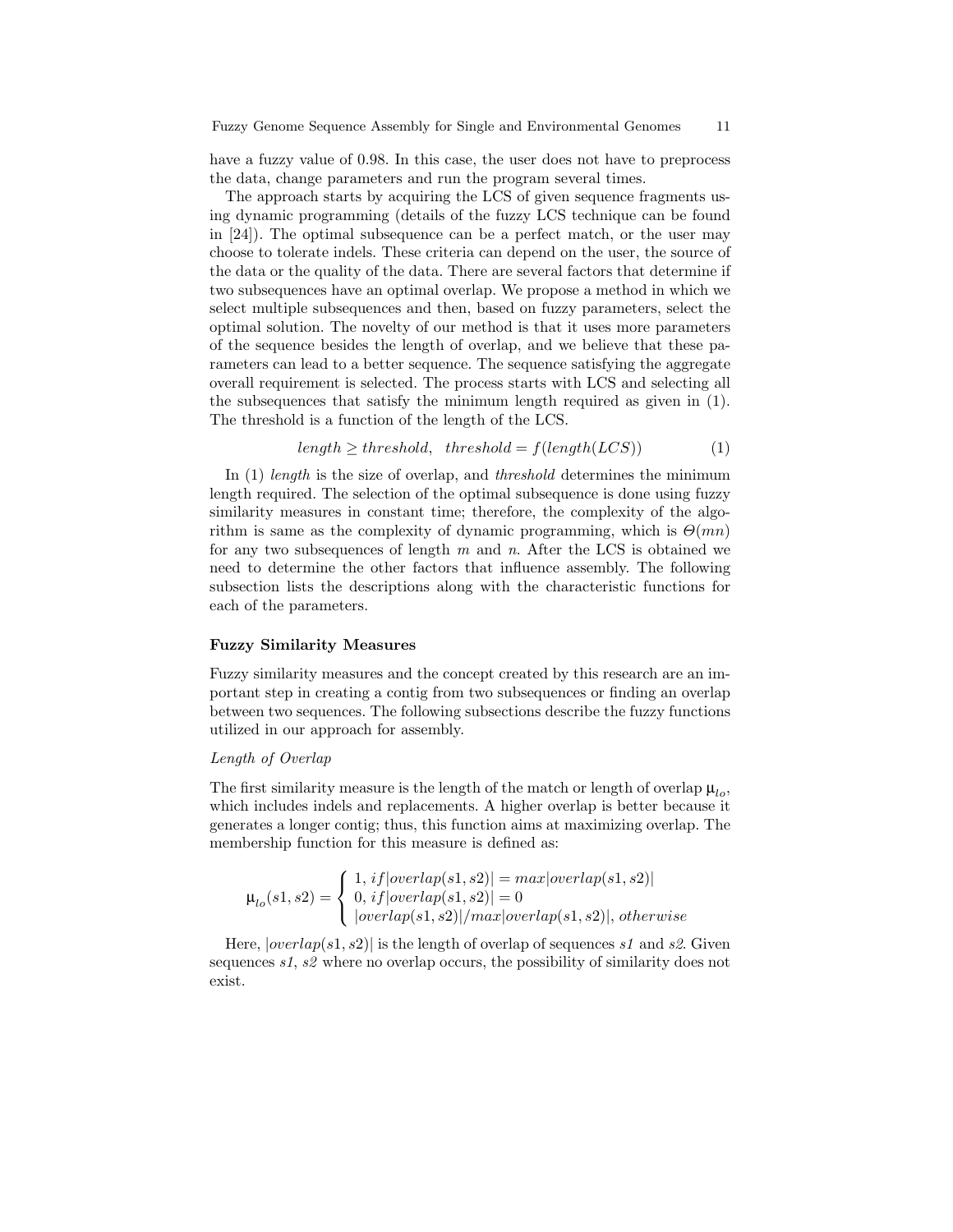#### Confidence

The confidence  $\mu_{qs}$  for each contig is defined as a measurement of the quality of the contributing base pairs [10]. A strong signal indicates a correct read or less chance of an experimental error. Every base involved in the contig has a quality score, and the entire sequence can be a mix of low and high quality bases. The confidence of a contig is the aggregate quality score of its contributing bases. For simplicity, the sum of weighted average quality scores is the confidence of the contig. The weight can be calculated as shown in (2). The bases with high quality are assigned a weight of 1. The bases that are of lower quality are given weights between 0 and 1, based on the cut-off value.

$$
\mu_i = \begin{cases} 1, if & q_i \ge \delta \\ 0, if & q_i = 0 \\ (q_i - \min_{qs})/(\max_{qs} - \min_{qs}), otherwise \end{cases}
$$
 (2)

In (2),  $\delta$  is the threshold as explained earlier, generally specified by the user, and  $min_{qs}$  and  $max_{qs}$  are the minimum and maximum values for quality. The minimum and maximum values are obtained from the quality scoring algorithm. The equation below describes the membership function:

$$
w_{qs} = \frac{\sum_{i=0}^{n} w_i q_i}{n} \tag{3}
$$

In (3),  $\mu_{qs}$  is the quality score for the overall overlap region,  $w_i$  is the weight used to standardize the quality scores,  $n$  is the number of bases, and  $q_i$  is the quality score of an individual base.

#### Gap Penalty

Gaps refer to regions of a sequence that are missing. These are divided into three categories: Inserts, Deletes, and Replacements. Affine gap penalty can be calculated as given in (4):

$$
GapPen = GapOpening + Gaplength \times GapExtension \qquad (4)
$$

In the previous equation,  $GapOpening$  and  $GapExtension$  are scores for an opening or a continuation of a gap. The summation of  $(4)$  gives the entire gap penalty  $GapPen(s1, s2)$ . The membership function for gap penalty is given as follows:

$$
\mu_{gp}(s1, s2) = \begin{cases} 1, if \quad GapPen(s1, s2) = 0 \\ 0, if \quad Overlap(s1, s2) \le GapPen(s1, s2) \\ 1 - ((Overlap(s1, s2) - GapPen(s1, s2)))/(Overlap(s1, s2)), \\ 0, otherwise \end{cases}
$$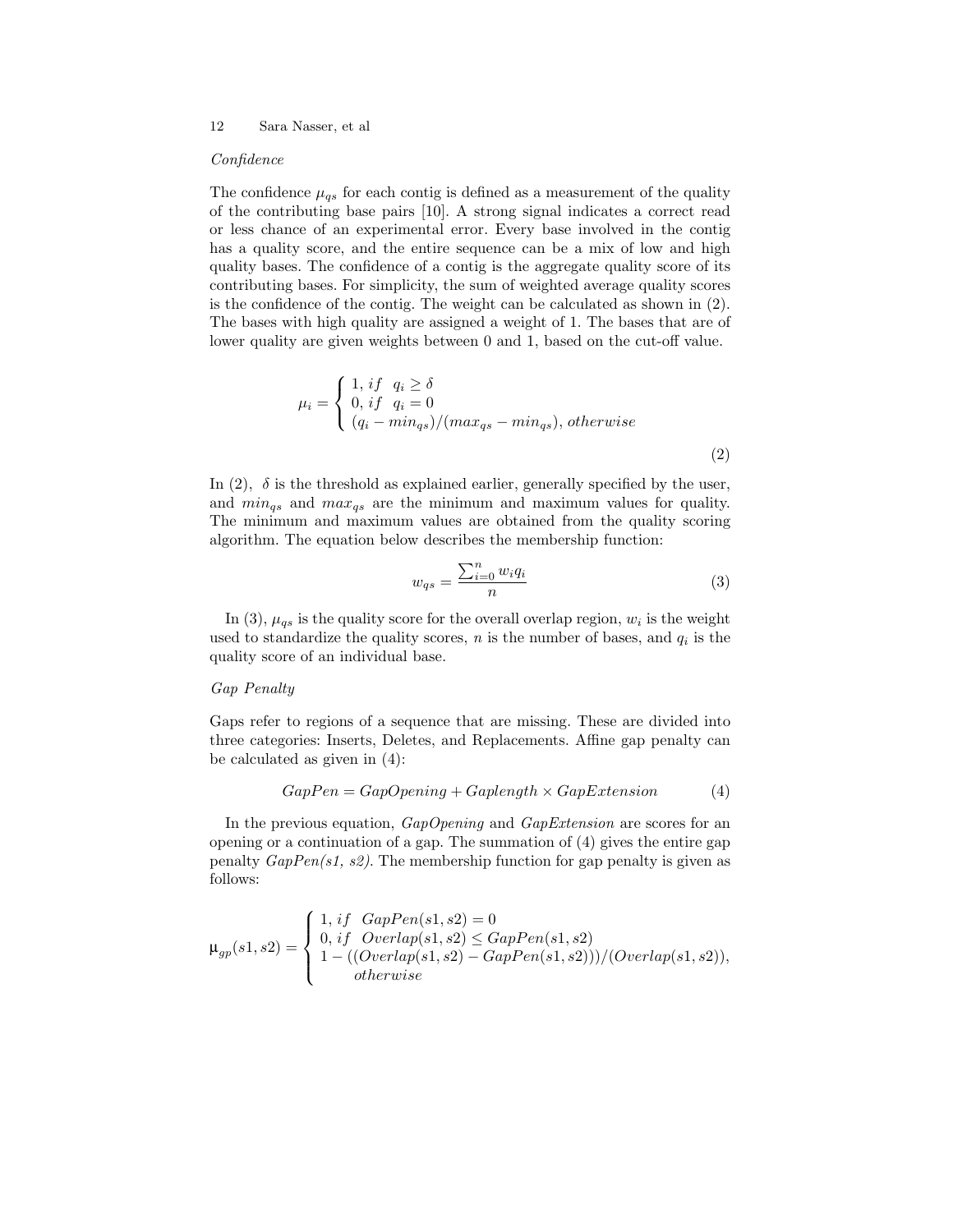Fuzzy Genome Sequence Assembly for Single and Environmental Genomes 13

Score

The score, denoted  $\mu_{ws}$ , is calculated from the numbers of matching bases, indels and replacements. The score can be calculated by using different methods. For example:

$$
score = n(MatchingBP) - n(Inserts) - n(Deletes) - n(Replaces)
$$

Here,  $n$  refers to the count. The fuzzy membership function for the score is defined as

$$
\mu_{ws}(s1, s2) = \begin{cases} 1, if tscore(s1, s2) = fmbp(s1, s2) \\ 0, if fmbp(s1, s2) \le 0 \\ fmbp(s1, s2) / tscore(s1, s2), otherwise \end{cases}
$$

where  $fmbp$  (s1, s2) is the score calculated using a scoring matrix and tscore  $(s1, s2)$  is score of the overlap if there were no indels or replacements. Detailed explanation of fuzzy membership functions and a sample scoring matrix can be found in [23].

### Fuzzy Thresholds

#### Minmatch

Minmatch is the minimum number of matching bases that are required between the two sequences. It is not always possible to get a perfect overlap, and some amount of inexactness is tolerated. Therefore, we would like to have a minimum match value for the overlap sequences, which has a perfect match without any gaps. Generally, minmatch is used as a threshold to select or reject the contigs. A sigmoid membership function is used to select an optimal threshold for the minimum match required. The sigmoid function is given as

$$
S(x,c) = \frac{1}{1 + e^{-(x-c)}}
$$
 (6)

(5)

In  $(6)$ , x is the minmatch value selected by the user, and c is the break point that determines a transition from membership to non-membership.

## Minscore

A score is calculated from the numbers of matching bases, indels and replacements as given previously in (5). Minscore is a threshold which specifies the minimum allowable score of the overlap. Minimum score is a commonly used parameter that sets a limit on the minimum score value that must be satisfied to accept a sequence as a match.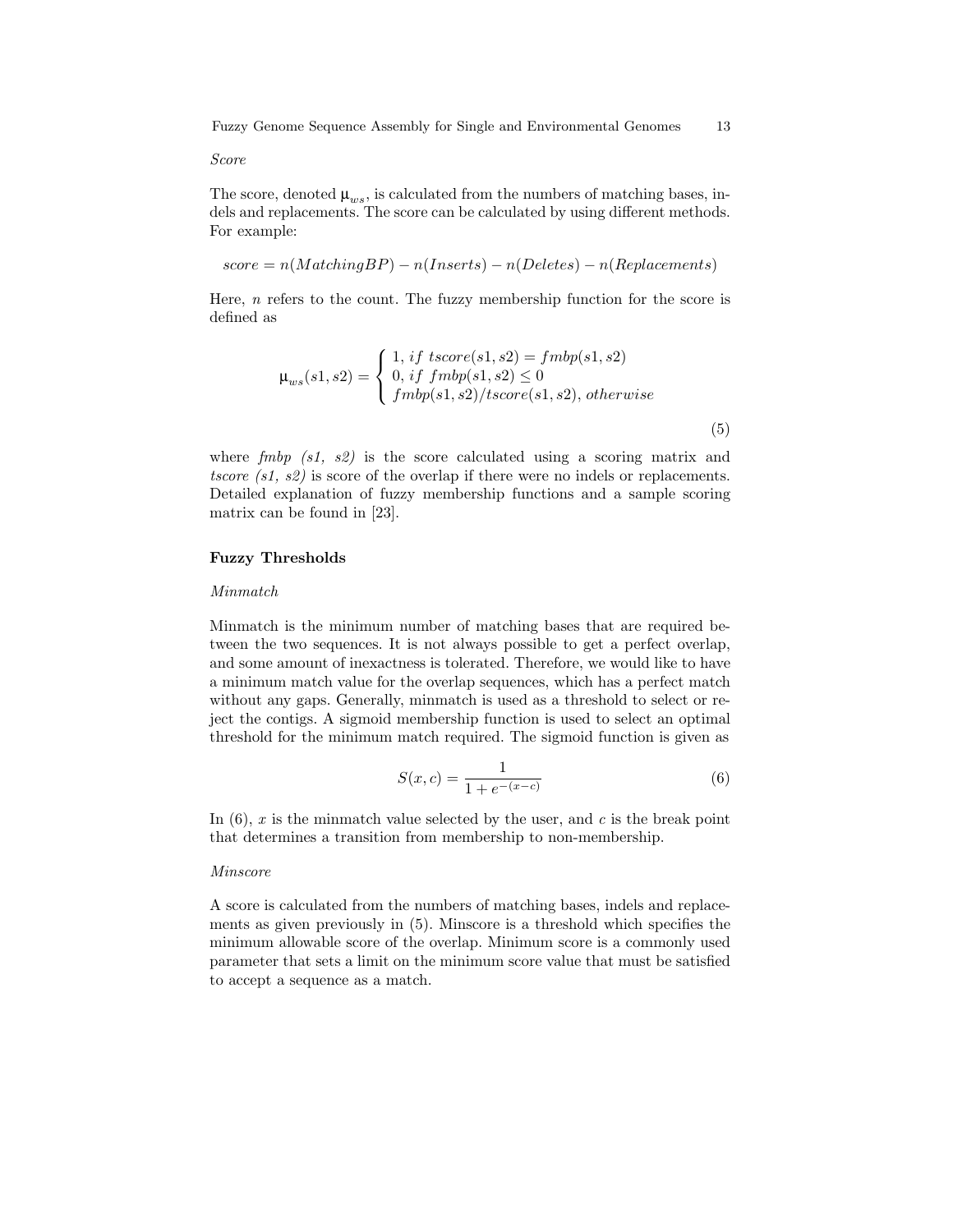## Aggregate Fuzzy Value

Once the fuzzy value for each of these parameters is calculated, it is combined into an function to determine the overall fuzzy value. To make a selection, this value needs to be defuzzified or converted to a crisp result. The aggregate fuzzy match value (AFV) acts as the defuzzification function. We employ the center of area (COA) defuzzification function that uses weighted average values of the fuzzy members. In a scenario of exact matching, perfect overlap can be defined as an overlap that satisfies the two thresholds, minmatch and minscore, is free of gaps, and satisfies the quality requirements. In a fuzzy system, this perfect match has a crisp value of 1. All matches that are closer to 1 than to 0 are known to be more similar. We define the fuzzy aggregate function in (7).

$$
fa(c) = \mu_{qs} w_{qs} + \mu_{ws} w_{ws} + \mu_{gp} w_{gp} + \mu_{lo} w_{lo},
$$
  
where :  $w_{qs} + w_{ws} + w_{gp} + w_{lo} = 1$  (7)

Each of the selected parameters has a weight  $w$  associated with them. These weights can be selected by the user to control the influence of an individual factor on the assembly. For example, to achieve a stringent assembly with the least gaps,  $w_{gp}$  can be set to a higher value. To obtain longer contigs,  $w_{lo}$ can be set to a higher value. A weight can be assigned a zero value so that the factor does not influence the assembly.

$$
afv = fa(c)/m \tag{8}
$$

In (8), m is the number of parameters, and  $fa(c)$  is given in (7). Equations (7) and (8) give the overall fuzzy function and the aggregate fuzzy function for m parameters. The subsequences that produce the highest fuzzy value for an overlap are selected as final sequences. Depending on their position as a suffix or prefix, a new contig or consensus sequence is formed.

## 3.3 LCS Clustering

Genome sequence assembly is a rigorous task that performs comparisons of a genome with every other genome present in the population. As discussed in the background review, there have been techniques to divide the fragments into groups. These groups are intended to be small and to have high similarity between the fragments.

In this work we perform a classification based on the AFV of the LCS. The idea of grouping based on the AFV derives from the fact that sequences that satisfy the overall requirement have higher similarity. These sequences have a higher chance of forming a consensus sequence. The process named ClusFGS is described in [25]. This technique improves the performance of assembly as shown in Fig. 2.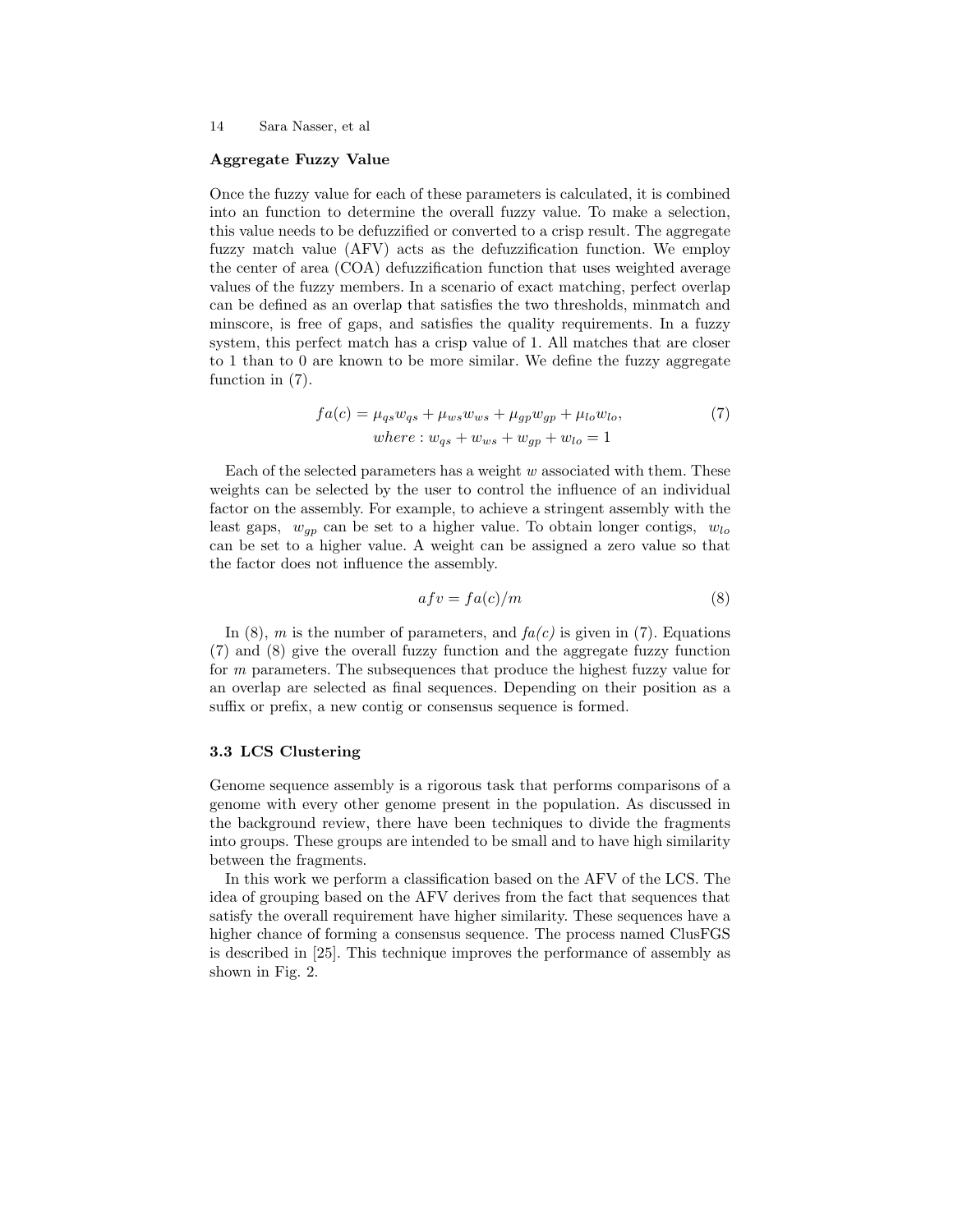

Fig. 2. Comparison of LCS with and without Clustering

## 3.4 Experiment and Results

The assembler was tested on artificially generated datasets and genome sequences obtained from GenBank belonging to different groups.The experiments for assembly are shown in Table 1 The results are compared with TIGR 2.0 [42]. The genomes used are listed as follows: (1) The Wolbachia endosymbiont of the Drosophila melanogaster strain wMel 16S ribosomal RNA gene containing 8,514 base pairs; (2) Geobacillus thermodenitrificans NG80-2 plasmid  $pLW1071$ , complete sequence, containing 57,693 base pairs; (3) Yersinia pestis Pestoides F plasmid CD, complete sequence, containing 71,507 base pairs; (4) Arabidopsis thaliana genomic DNA, chromosome 3(ch3), BAC  $clone: F11I2$ , geneid: F11I2.4. containing 36,034 base pairs; (5) Ostreococcus tauri mitochondrion, complete genome containing 44,237 base pairs; and, (6) Phytophthora sojae mitochondrion, complete genome containing 42,977 base pairs. All these genomes can be obtained from GenBank [26]. The total base was covered 4 times,  $\angle{X}$  of the original sequence. Each subsequence is in the range of 300-900 base pairs. In Table  $1$ ,  $MGS =$  Multiple Genome Sequencing using a simple LCS implementation,  $TIGR = TIGR$  Assembler 2.0, FGS = Fuzzy Genome Sequencing. Since MGS did not perform well, we did not include it in further experiments. The next experiment was to separate two species. Sequences from two organisms was taken and mixed with each other. The input data appears as if it is from a single organism. ClusFGS algorithm is performed to group sequences from the organisms, into small classes, followed by assembly. In Table 3, ClusFGS is the method described in Subsect. 3.3 and is a modified version of FGS. Misclassification refers to the length of overall subsequences from genome 1 that were assembled incorrectly with contigs of genome 2. The results obtained in Table 1 from assembling the genome projects showed a high percentage of the genome recovered while using FGS and TIGR. Some of the small differences in results could be due to different thresholds being used. Preliminary results from Table 3 show that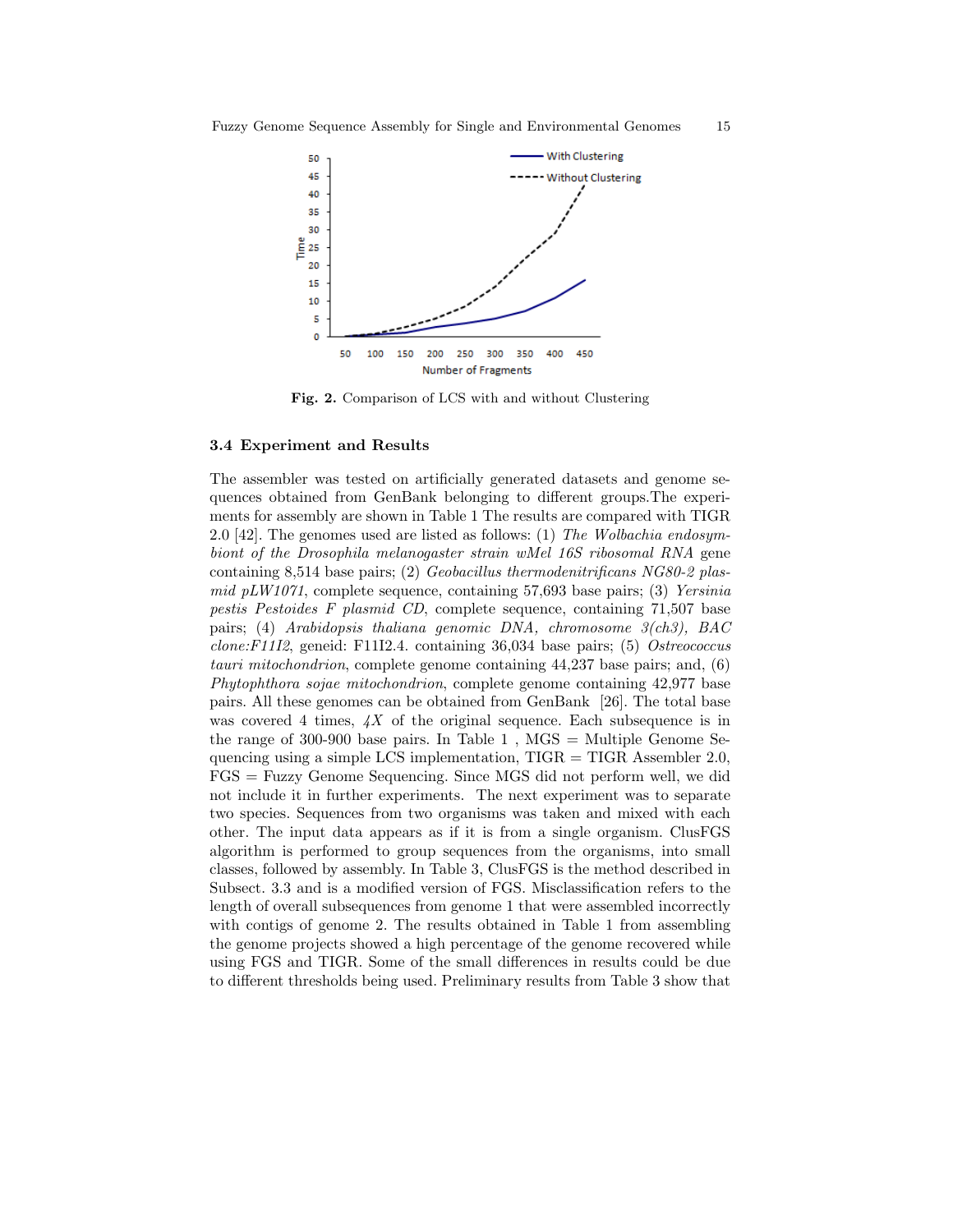|                                      | Percentage Genome Recovered |             |            |
|--------------------------------------|-----------------------------|-------------|------------|
| Genome                               | MGS                         | <b>TIGR</b> | <b>FGS</b> |
| RPObc of Wolbachia genome            | $65\%$                      | 99.6%       | 99.6%      |
| Yersinia pestis Pestoides            |                             | 93.9%       | 88.7%      |
| Geobacillus thermodenitrificans      |                             | 77.1\%      | 91.6%      |
| Arabidopsis thaliana ch <sub>3</sub> | 56.8%                       | 88.8%       | 92.135%    |
| Ostreococcus tauri mitochondrion     |                             | 77.7%       | 97.3%      |
| Phytophthora sojae mitochondrion     |                             | 97.7%       | 97.2%      |

Table 1. Assembly Comparisons of Different Sequences

Table 2. Table shows time for assembly and number of contigs obtained for Assembly of Sequences using FGS, the experiments were conducted on AMD Turion 64 X2 dual-core processor, with 4GB of RAM.

|                                       | FGS Assembly |                                           |     |
|---------------------------------------|--------------|-------------------------------------------|-----|
| Genome                                |              | Time in Sec. No. of Sequences No. Contigs |     |
| RPO <sub>bc</sub> of Wolbachia genome | 146          | 100                                       | 15  |
| Geobacillus thermodenitrificans       | 5800         | 650                                       | 195 |
| Arabidopsis thaliana ch <sub>3</sub>  | 466          | <b>200</b>                                | 61  |
| Phytophthora sojae mitochondrion      | 1085         | 300                                       | 72  |

Table 3. Clustering for Two Organisms with ClusFGS

| Genome                 | Percentage Recovered Miss-Classifications |    |
|------------------------|-------------------------------------------|----|
| P. sojae mitochondrion | 61%                                       | 0% |
| G. thermodenitrificans | 61.1\%                                    | 0% |

fuzzy classification was successful in grouping these two classes separately. The clustering classified the data into two groups without any misclassification. The clustering technique is linear, and hence, can make the assembly much faster. At this stage ClusFGS cannot recover a higher percentage of the genome because comparisons are done within a class. The performance is limited by factors such as random selection of the seeds, no interaction between classes such as reassignment of sequences, and smaller classes not being merged. This classification with some of it drawbacks is the inspiration for the new work that is presented in Sect. 4.

## 4 Fuzzy Classifier to Taxonomically Group DNA Fragments within a Metagenome

The metagenomic approach makes the acquisition of genomic fragments easier; nevertheless, the approach suffers from limitations. Recall from Sect. 2 that the diverse genomes acquired together may need to be separated and assembled to make meaningful conclusions. Taxonomical classification of ge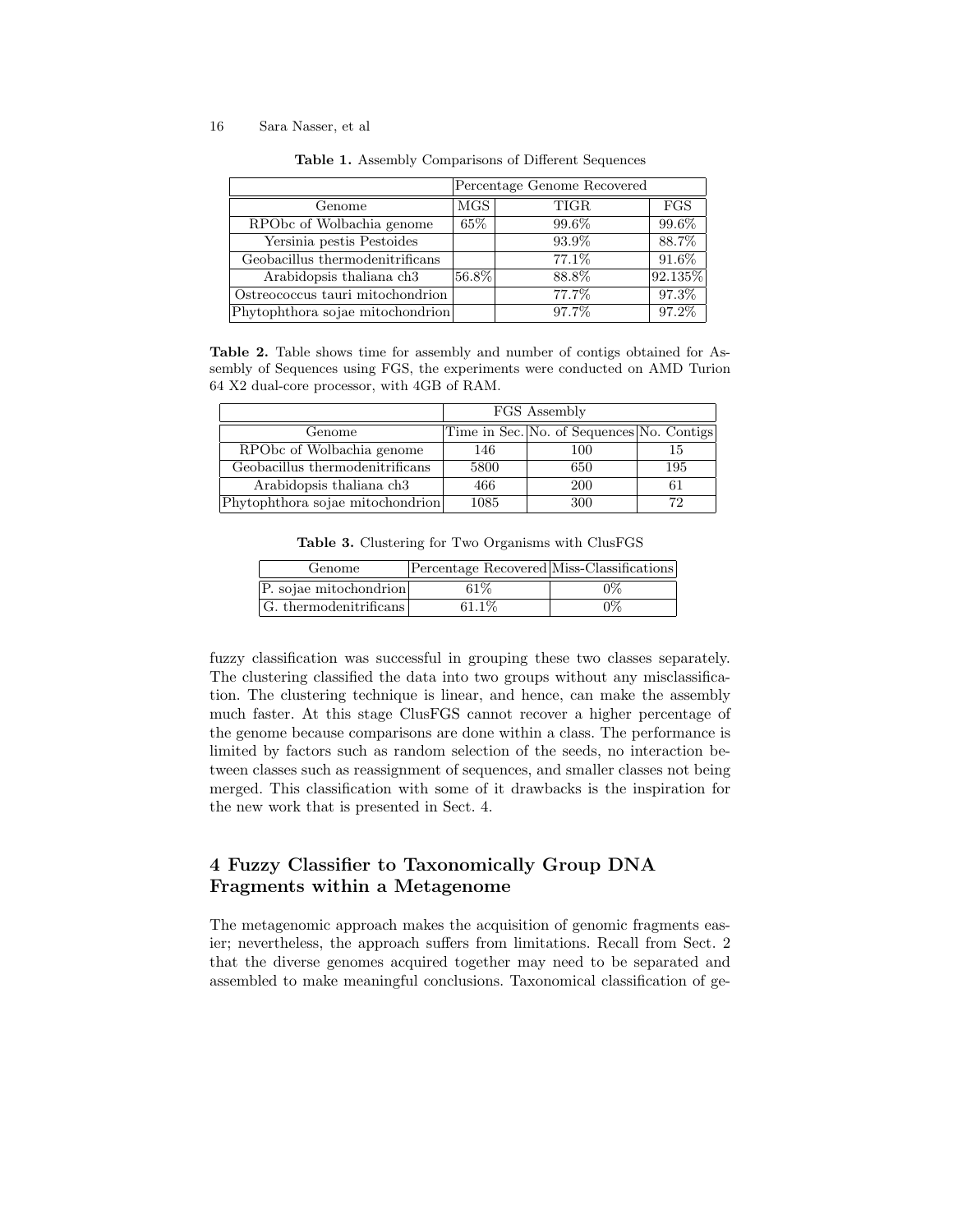nomic fragments is a vital problem in metagenomic approach. Because these microorganisms come from the same community, their characteristics are similar. Nevertheless, closely related bacteria can contain remarkable genomic diversity [49]. These differences can be found by analysis of features of the DNA, which we refer as DNA signature.

Pre-assembly grouping of metagenomic fragments into phylogenetic classes can lead to faster and more robust assembly by reducing the search space required to find adjacent fragment pairs, because DNA from the same organism should be classified into the same taxonomic group. The DNA signatures chosen are GC content, and tri- and tetra-nucleotide frequencies. The proposed method uses a fuzzy classifier and extracts signatures from given sequences and uses them as a feature set. The technique is verified with artificial shotgun sequences to measure correctness. The main purpose is to classify fragments of a community, which is depicted by classification of an acid mine drainage (AMD) environmental genome.

Even though studies have successfully taxonomically differentiated full genomes or fragments of sizes greater than 1,000 base pairs [20, 43, 51], there is a lack of availability of applications that classify shorter (500-900 base pairs) shotgun fragments. The proposed approach is designed with a goal of classifying shotgun fragments. Earlier techniques have focused on using a single signature for classification [51]. A combination of different signatures is proposed for the classification.

## 4.1 Background

Separation of domain-specific genomic fragments and reconstruction is a complex process that involves identification of certain features exhibited by entire taxonomic groups. These features are used to group the metagenomic sample into classes. The following subsection describes the DNA signatures that are employed in identification or classification of fragments.

### DNA Signatures

Phylogenetically related groups of sequences show similar nucleotide frequencies either because of convergence or because they were inherited from a common ancestor [8]. For example, a study conducted on E-coli revealed a nonrandom utilization of codon pairs [14]. Some of the most frequent codon pairs found were: CTGGCG, CTGGCC, CTGGCA, CTGGAC, AAC-CCG, CTGGAA. This study and others reveal that there is a nonrandom over-representation and under-representation of certain codon pairs within a species. Oligonucleotide frequency studies with short x-x bases have reported tendencies of under- and over-representation in Xmers [5]. This study brought to attention that certain oligonucleotides are rarely observed in certain species while certain other oligonucleotides have shown their dominance in a particular species. This also shows that nucleotide composition contains bias.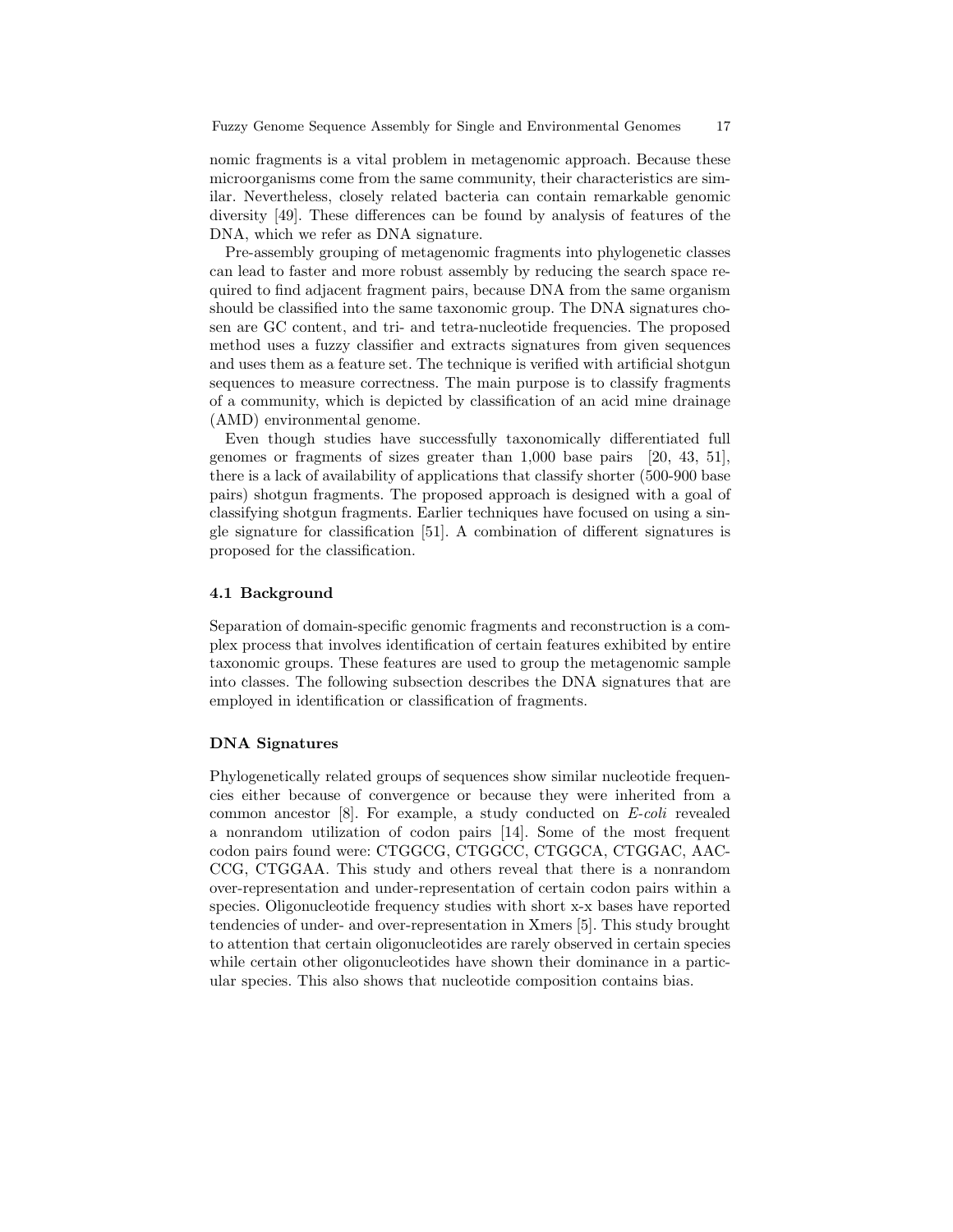The key to the classification of genomes is the presence of patterns in a sequence. Recall from Sect. 2.3, that these patterns can be specific to certain organism group. Thus, identification of these patterns can lead to the discovery of the phylogeny of a group. Moreover, the patterns can be used as signatures to distinguish one species from another. We now move our discussion to the two groups of signatures that will be utilized.

The first signature is based on GC content present in the genome. GC content is found to be variable with different organisms; this variation is viewed to be the result of variation in selection or bias in mutation [3]. For example, coding regions within a genome code for genes and are less divergent within populations. Genes represent characteristics of an organism: the physical development and phenotype of organisms can be thought of as a product of genes interacting with each other and with the environment [27]. Studies have shown that the length of the coding sequence is directly proportional to higher GC content [28], thus showing a strong correlation between GC content and gene properties. The pre-assembly of a well-known metagenomic dataset from acid mine drainage was performed by binning the fragments by their GC content [46].

The second signature that were investigated were the oligonucleotide frequencies. Nucleotide frequencies are generally taken from a group of two, three, four, five, or six nucleotides. These are known as di-, tri-, tetra-, pentaand dicodon nucleotide frequencies, respectively. These prefixes indicate the presence or absence of certain words in a genome that have been used to separate certain species. Evaluation of frequencies of fragments and their correlations based on taxonomy was performed by Teeling, et al. [43]. In this paper it was shown that GC content is not sufficient for separating species and tetra-nucleotide frequencies showed better differentiation of species for fragments of size 40,000 base pairs. A grouping based on nucleotide frequencies resembles the phylogenetic grouping of the representative organisms [33]. In another approach, differentiation of bacterial genomes was performed using statistical approaches for structural analysis of nucleotide sequences [35].

Frequencies of larger word sizes such as tetra, penta, and hexa are considered more reliable. But obtaining enough frequencies for larger words is difficult and may not give statistically relevant results for shorter fragments. There are a total of 4,096 dicodons. A sequence of length 10,000 bp contains 1,665 dicodons because this number is less than 4,096, the sequence cannot cover the 4,096 dicodons. The same sample contains 3,332 tri-nucleotide frequencies, that can easily cover the 64 tri-nucleotides. Therefore, it is better to use trinucleotide frequencies in cases of fragment classification.

Even though studies have successfully taxonomically differentiated full genomes or fragments of sizes greater than 1,000 base pairs [20, 43], there is a lack of availability of applications that classify shorter (500-900bp) shotgun fragments. Our approach is designed with a goal of classifying shotgun fragments. Earlier techniques have also focused on using a single signature for classification. We propose using a combination of different signature patterns.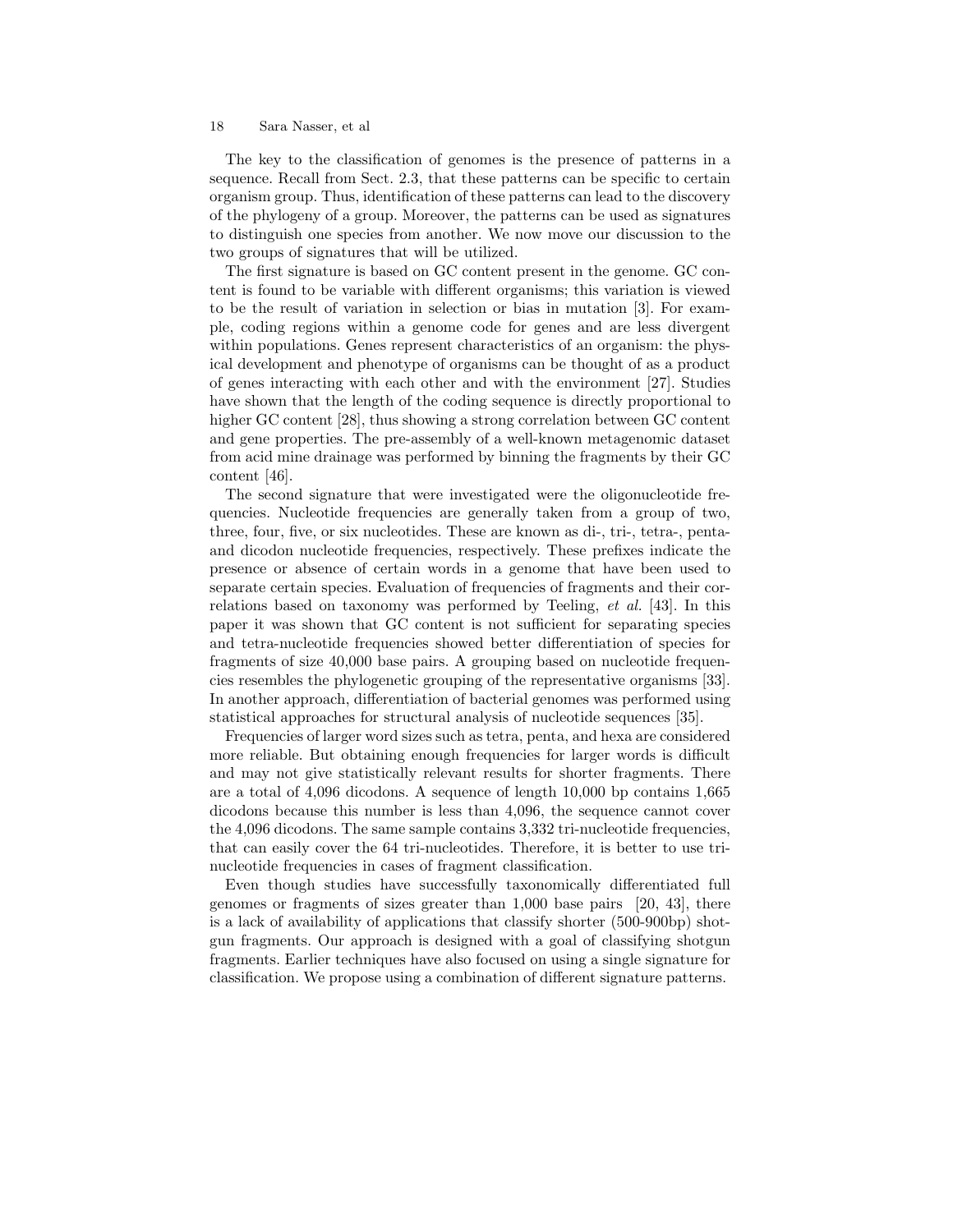#### Clustering

K-means is an unsupervised learning algorithm to group objects into categories. The simplest K-means algorithm places  $N$  objects into  $K$  classes by using the minimum distance from the center of  $K$  to each object. In the simple K-means approach, K is fixed a priori. Clustering problems generally derive some kind of similarity between groups of objects. K-means clustering is a simple and fast approach to achieve a grouping for data. Due to its simple method of using feature vectors as seeds and the arithmetic mean as the center for the clusters, the K-means algorithm suffers from drawbacks. The simple K-means algorithm could not guarantee convergence. A modified K-means was developed that uses a weighted fuzzy average instead of the mean to get new cluster centers. Using a fuzzy weighted average instead of a simple mean improved K-means and also leads to convergence [19]. In this research, a modification of the fuzzy K-means algorithm with fuzzy weighted averages is used for fragment clustering. The algorithm is described in the next subsection.

## 4.2 An Overview of Our Algorithm

Fragment classification divides entire datasets into smaller categories. The classes represent two significant properties: (1) they contain fragments belonging to the same group or species present in the metagenomic data set, and (2) they have continuity and can represent local regions of the genome. The first step to classification is the identification of the signatures for each fragment. After the signatures are extracted the feature vector is initialized, and the K-means algorithm is run to create classes. The operations carried out is be described next.

## GC Content

GC content is expressed as the percentage of G and C present in the fragment and is calculated as follows:

$$
\frac{C+G}{A+C+G+T} \times 100
$$

Certain factors need to be considered when using GC content. GC content is known to be more influential in coding regions. Shotgun fragments of metagenomes do not contain information that reveals directly whether a certain fragment contains coding regions or the percentage of fragment region that can code for a gene. Analysis of GC content revealed that it is not sufficient to obtain a classification when closely related species are present in the datasets. Thus, advanced signatures are required to obtain a good separation of groups within a metagenome.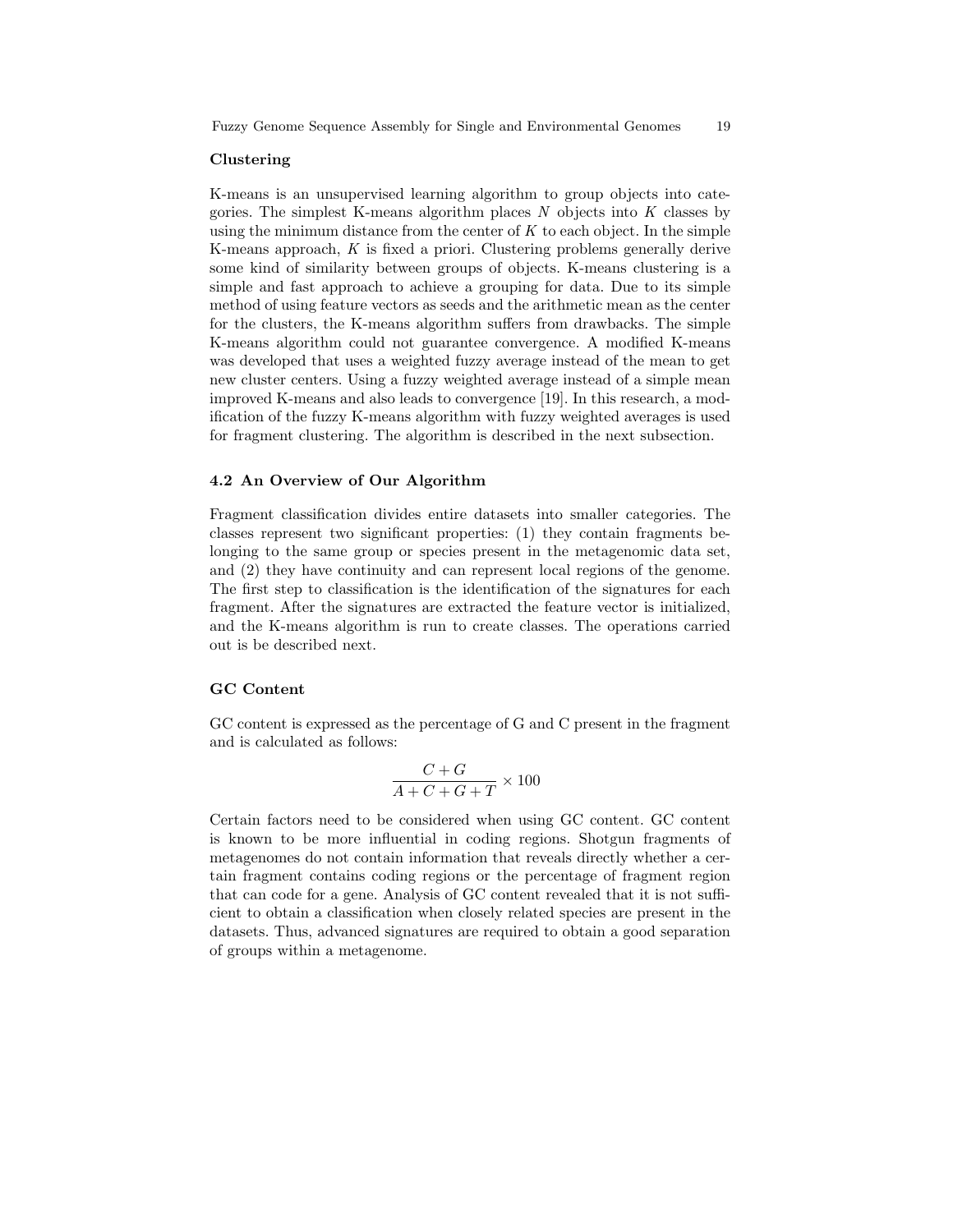#### Nucleotide Frequencies Using Markov Chain Model

Markovian models have been used in fields such as statistics, physics and queuing theory. Markov chain predictors have also been used to predict coding regions, thus finding genes. The simplest chain is the zero-order Markov chain which can be estimated from the frequencies of the individual nucleotides A, C, G, and T. The approach used to estimate the zero-order Markov chain is shown below. Consider the sequence GGATCCC, the nucleotide frequency is given by:

## $p(GGATCC) = p(G)p(G)p(A)p(T)p(C)p(C)$

Higher order Markov chains can also be constructed using only the previous state frequencies. A maximal-order Markov chain removes biases from all the previous states and is dependent on only the past state. The tri-nucleotide and tetra-nucleotide frequencies can be calculated using a maximal-order Markov chain. Expected values are directly calculated from the observed values as shown in  $(9)$ . In  $(9)$  and  $(10)$ , O refers to the observed values, E is the expected value, and  $N_i$  refers to a nucleic acid base pair.

$$
E(N_1N_2N_3) = \frac{O(N_1N_2)O(N_2N_3)}{O(N_2)}\tag{9}
$$

$$
E(N_1N_2N_3N_4) = \frac{O(N_1N_2N_3)O(N_2N_3N_4)}{O(N_2N_3)}
$$
\n(10)

## Fuzzy K-means Clustering

Clustering for a metagenome assembly problem has a two fold purpose: to divide the space for performance improvement and to group fragments into classes such that each class has fragments from one group. The K-means algorithm uses a set of unlabeled feature vectors and classifies them into K classes. From the set of feature vectors  $K$  of them are randomly selected as initial seeds. The feature vectors are assigned to the closest seed. The mean of features belonging to a class is taken as the new center.

Given N sequences, such that  $S = \{C\}^i$ , where  $C = \{A, C, G, T\}$ . We randomly select K sequences as the initial seeds, where  $K$  is less than the number of sequences N. The nucleotide frequencies and GC content for all sequences are calculated. These frequencies form the  $p$  features to be used in classification.

The sequence is assigned to the class that has the highest fuzzy similarity. The fuzzy similarity is calculated using a weighted fuzzy average (WFA). Let  ${x_1, ..., x_P}$  be a set of P real numbers. The weighted fuzzy average is using the weight  $w_p$  for  $x_p$  is given as:

$$
\mu^r = \sum_{p=1,P} w_p^{(r)} x_p, \ r = 0, 1, 2, \dots
$$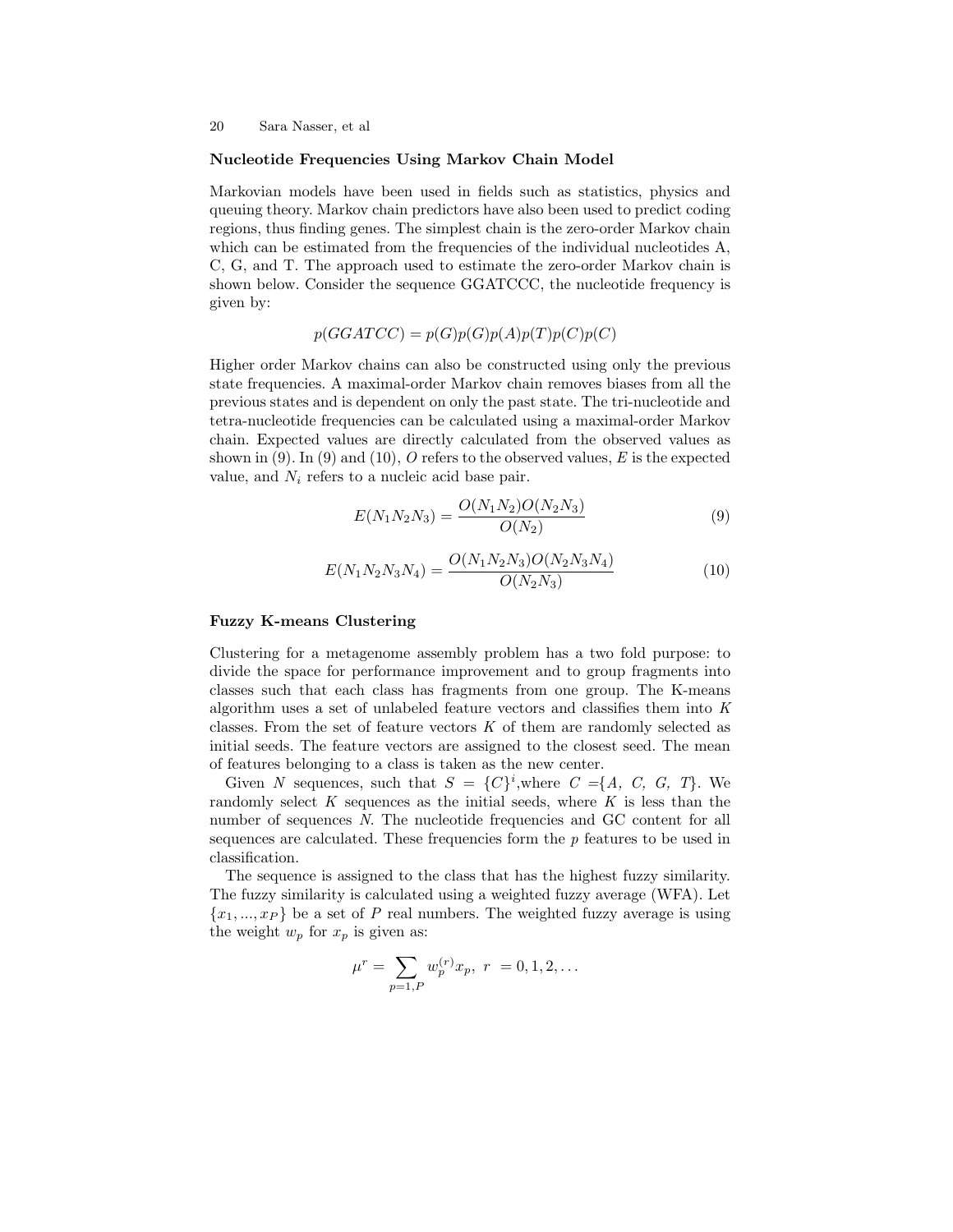Here,  $x$  is the parameter or feature and  $p$  the number of features. The number of the iteration is given as  $r$ . The mean is obtained for all the  $K$ initial classes. The next step is to assign features to each of the classes. A feature is assigned to the closest class by computing the distance of a feature from each of the classes. Given  $i=0,\ldots,N$  and  $j=0,\ldots,k$ , the distance  $d_{i,j}$ for each cluster can be calculated as follows:

$$
d_{i,j} = max(\mu_j^r), for all j = 0, \ldots, k
$$

Thus feature vectors are assigned to a class. Since a large number of classes were created initially, empty or small classes are eliminated. Classes that are close to each other are merged to form one class. This process is repeated until convergence by replacing the initial mean with the WFA, and feature vectors are reassigned by computing the distance. In the next subsection we show the results obtained by classification and describe the genomes used to test the approach.

## 4.3 Clustering via Feature Extraction

#### Artificial Metagenome

To asses the performance of fuzzy clustering on genomic sequences, experiments on artificial data were performed. In the first experiment, two genomes from different phylogenetic types are used for the first test case. These fragments are mixed with each other. Table 4 shows the results obtained after classifying these two samples. In Tables 4 and 6, GC refers to clustering with GC content,  $T_z$  refers to tri-nucleotide and  $TR_z$  refers to tetra-nucleotide frequencies using zero-order Markov chains.  $TR_m$  refers to tetra-nucleotide frequencies using a maximal-order Markov chain,  $T_m$  indicates the tri-nucleotide frequencies using a maximal-order Markov chain. Combinations of different signatures are shown by hyphenating individual frequencies. A value of NA indicates that the signatures could not separate the fragments into groups and all the data was placed into one class. In the second experiment, the dataset that was described in Sect. 3.4 was used. For this experiment we conducted not only classification but also assembly of the sequence using signature-based classification. Recall results from Table 3, that classified genome fragments using an LCS-based approach. The results of our classification and assembly are shown in Table 5. These results indicate improvement in assembly using the signature-based method, even though there are few misclassifications. The reason for the misclassifications is that ClusFGS classifies based on LCS, which considers the entire sequence for classification. Whereas signature-based classification uses signatures without creating an overlap, this also makes the approach much faster than ClusFGS.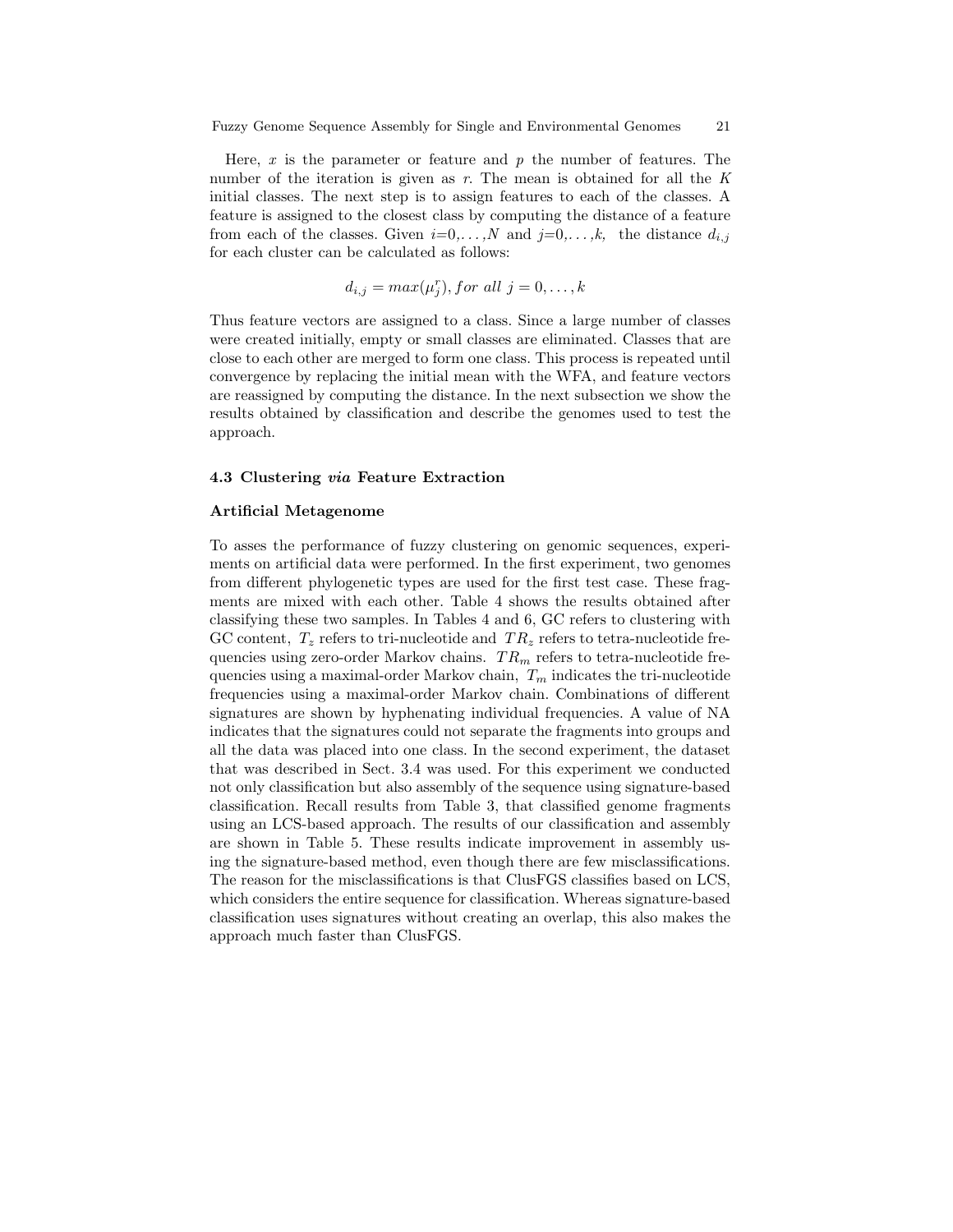|                   | $#$ Fragments classified incorrectly |          |         |
|-------------------|--------------------------------------|----------|---------|
| Signature         | Genome 1                             | Genome 2 | Total % |
| $\rm GC$          | 39                                   |          | 0.08    |
| $T_{\rm z}$       | ΝA                                   | ΝA       | ΝA      |
| $TR_z$            | <b>NA</b>                            | ΝA       | NА      |
| $GC - T_z - TR_z$ | 18                                   | 32       | 0.1     |
| $T_m$             |                                      |          | 0.02    |
| $TR_m$            | 15                                   |          | 0.03    |
| $T_m$ - $TR_m$    | 11                                   | 3        | 0.028   |
| $GC - T_m - TR_m$ | 5                                    |          | 0.012   |

Table 4. Separating 500 Fragments Belonging to Two Organisms Using Different Signatures

Table 5. Clustering and Assembly of 800 Artificial Metagenome fragments

| Genome                    | Percentage Recovered Miss-Classifications |         |
|---------------------------|-------------------------------------------|---------|
| P. sojae mitochondrion    | 82.90%                                    | $0\%$   |
| $ G.$ thermodenitrificans | 94.124\%                                  | $1.6\%$ |

#### The Acid Mine Drainage Metagenome

The AMD metagenome was obtained from Richmond Mine at Iron Mountain, CA [46]. The acid mine drainage environmental genome was shown to contain 2 major groups. We use shotgun sequences of two genomes of AMD, namely Leptospirillum sp. Group II (Lepto) environmental sequence and Ferroplasma sp. Type II(Ferrop. Type II) environmental sequence. These sets are  $960,150$ and 1,317,076 nucleotide base pairs respectively. The first group belongs to the bacterial genus Leptospirillum; the second one is an archea from the genus ferroplasma. Shotgun sequences of average size 700 base pairs were generated from these genomes. Fig. 3 depicts the classification results on AMD data, using GC content. A set of 3,000 samples was used for the display. The tests were conducted successfully for all 5 sub-groups in AMD.

The results of classification using the modified K-means approach using DNA signatures is given in Table 6. It compares the classification results for the two AMD genomes. Classification was performed using different combinations of signatures, and the results are displayed in Table 6. The final classification resulted in two groups, one with fragments from Lepto and another with Ferrop Type II fragments respectively. The results indicate that frequencies obtained using maximal-order Markov chain created the better classification than zeroorder Markov chain. A combination of different signatures also resulted in fewer misclassifications.

Taxonomy is a method of classifying organisms into types and further classifying types into subtypes to form a hierarchical structure. All species are classified into hierachical groups starting with *domain*, kingdom, phylum, class,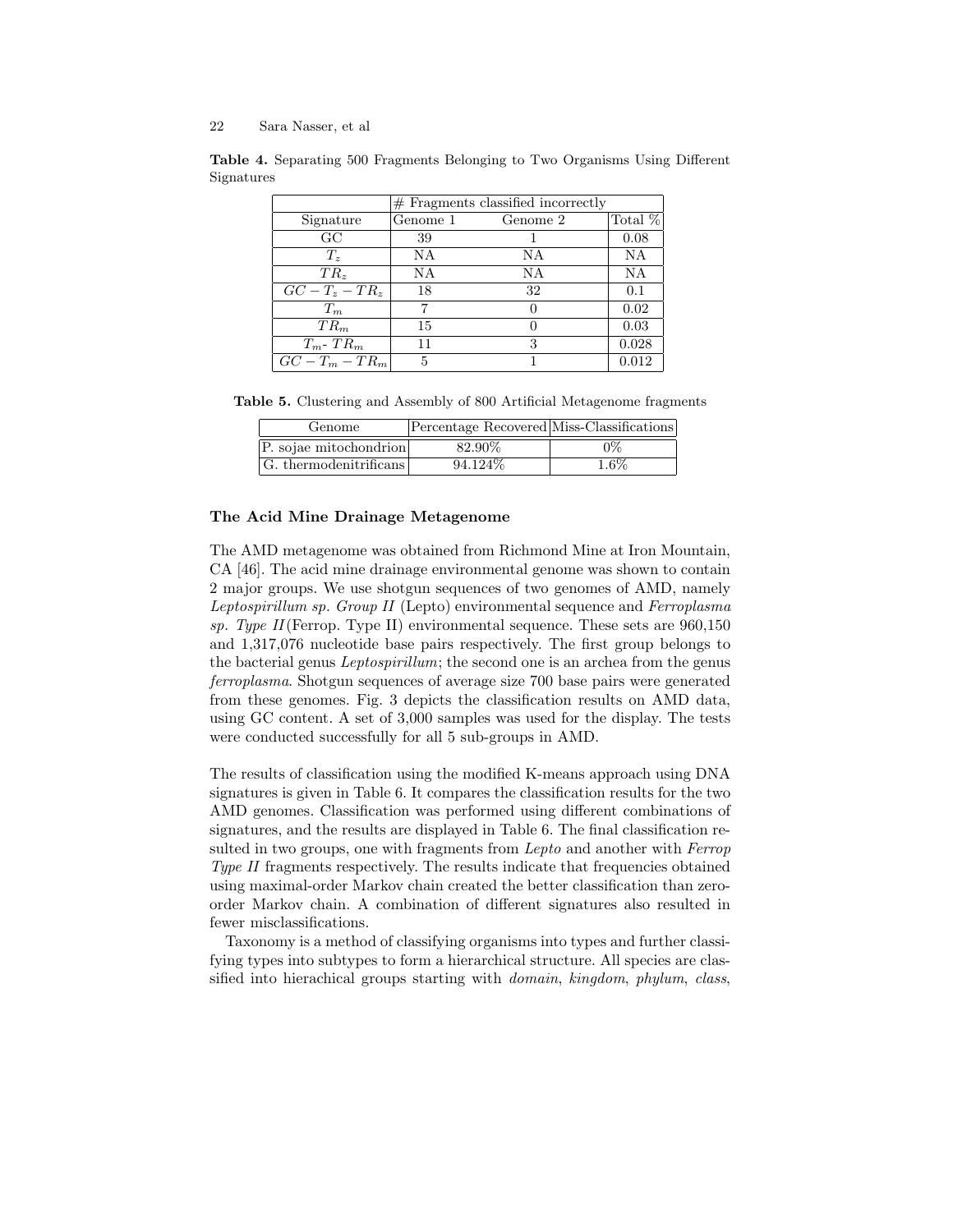

Fig. 3. Classification using GC Content and Nucleotide Frequency for Shotgun Sequence Fragments obtained from AMD G1 and AMD LG2

Table 6. Separating 20,000 Fragments from AMD into Two Classes Using Different Signatures

|                    | $#$ Fragments classified incorrectly |                 |           |  |
|--------------------|--------------------------------------|-----------------|-----------|--|
| Signature          | Lepto.                               | Ferrop. Type II | Total $%$ |  |
| $_{\rm GC}$        | 500                                  | 27              | 0.026     |  |
| $T_{\rm z}$        | NA                                   | ΝA              | NΑ        |  |
| $TR_z$             | NA                                   | ΝA              | NΑ        |  |
| $GC - T_z - TR_z$  | 640                                  | 27              | 0.033     |  |
| $T_m$              | 147                                  | 16              | 0.0081    |  |
| $TR_m$             | 170                                  | 6               | 0.0088    |  |
| $T_m$ - $TR_m$     | 127                                  | 10              | 0.0068    |  |
| $GC - T_m - T R_m$ | 129                                  | 11              | 0.007     |  |

order, family, genus and species. Organisms that belong to different domains can have genome sequences that are different. But as we go down the hierarchy the similarities increase, therefore organisms that belong to same species are highly similar. As similarities between organisms increase it becomes difficult to cluster them. A study on the classification of fragments to identify the accuracy of the classifier can be found in [23]. Analysis of certain pairs also shows that there is over- and under-representation of certain oligonucleotide words. The results of classification indicate that at higher ranks in the taxonomy the classifier works well and the classification gradually decreases after which there is sharp increase in miss-classifications. Advanced signatures or supervised clustering can be a potential approach for organisms that are more similar.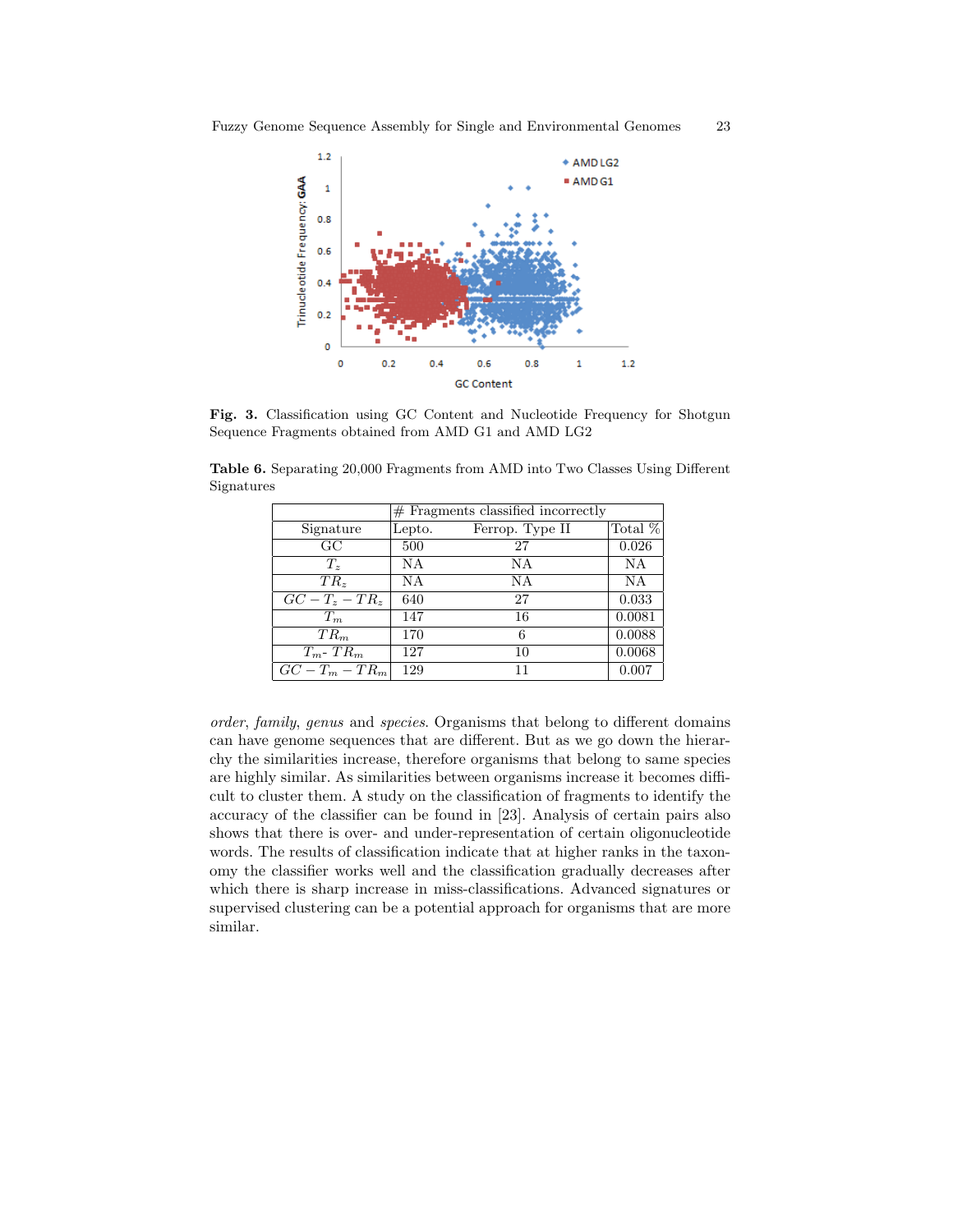## 5 Conclusions and Future Work

This body of work contributes an effective framework for assembly of sequences using fuzzy logic. The work was initiated to create an assembler that can work on metagenome fragments without pre-processing. The fuzzy assembly process can successfully assemble sequences. The functions proposed can be easily adapted in other assembly methods or techniques.

This classifier is enhanced to use DNA signatures to perform a phylogenetic classification. A fuzzy clustering algorithm is proposed to classify shotgun genome fragments into taxonomical classes. We classified fragments using different signatures and combination of signatures. We also tested the AMD metagenome and classified it into two groups of bacteria and archea. Using combination of DNA signatures also showed good classification. Results were obtained for different types of genomes sequences, thus testing a wide range of input genomes. Prior to this work, classification was performed on full genomes or fragments that were longer than 1000bp. This work shows that fragments of smaller length can also be classified into groups. We propose an unsupervised classification that requires, no training or identification of important nucleotides. A known limitation of the classification technique is that the classes have to be set by the user. If the classes are not set, the Kmeans algorithm determines final groups. The algorithm creates classes that are compact rather than classes that are large and dispersed. Thus fragments from one genome, can be present in more than one class, ensuring classes with minimal or no misclassifications. The technique can be improved by application of validity measures, using marker regions to identify and create groups that can represent a number of genomes within the sample.

This work opens a question of using an adaptive assembler that can adapt itself to the input to generate the best possible assembly. The concept of adaptive assembler is dependent on two factors: statistical analysis of data and the best approximation of the parameters. The assembly can be further improved by data reduction before assembly making it possible to run larger data sets at faster speeds. A parallel version of the assembler can be found faster assembly in [23]. The classification proposed can also be enhanced by generating signatures that are different from each other rather than selecting random signatures. The results indicate that we are able to group shotgun sequences from their frequencies and GC Content. Analysis of the DNA signatures can be done to find the best discriminatory pairs, enabling selection of features that suit the dataset best rather than using all available frequencies.

## References

1. A. D. Baxevanis and B. F. Ouellette. Bioinformatics : A practical guide to the analysis of genes and proteins. John Wiley,  $1^{st}$  edition, 2005.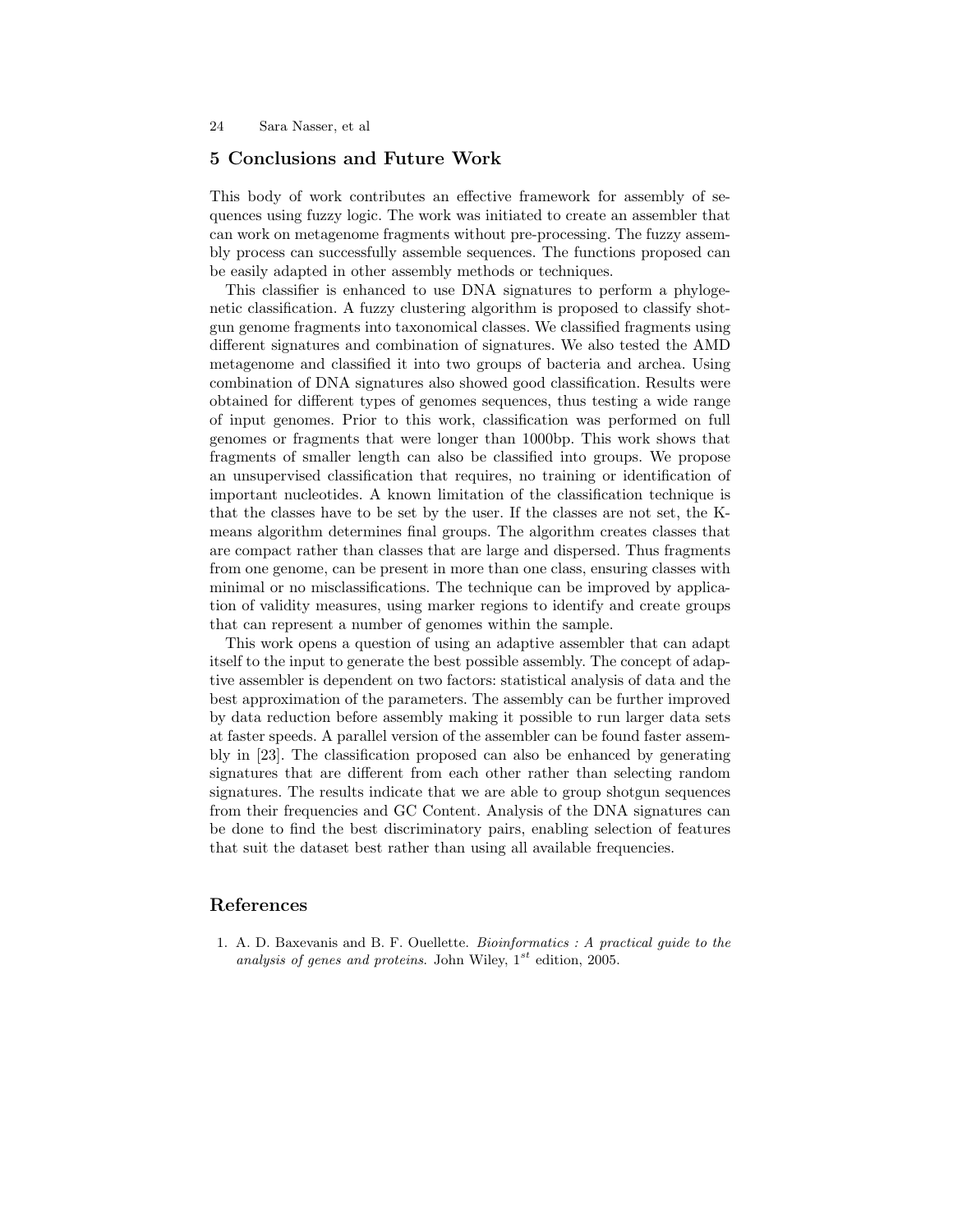Fuzzy Genome Sequence Assembly for Single and Environmental Genomes 25

- 2. O. Beja, M. Suzuki, E. Koonin, L. Aravind, A. Hadd, L. Nguyen, R. Villacorta, M. Amjadi, C. Garrigues, S. Jovanovich, R. Feldman, and E. DeLong. Construction and analysis of bacterial artificial chromosome libraries from a marine microbial assemblage. Environmental Microbiology, 2:516–529, 2000.
- 3. J. Birdsell. Integrating genomics, bioinformatics and classical genetics to study the effects of recombination on genome evolution. Molocular Biology Evolution, 19:1181–1197, 2002.
- 4. T. Brown. Genomes. Garland Science,  $3^{rd}$  edition, 2006.
- 5. C. Burge, A. Campbell, and S. Karlin. Over- and under-representation of short oligonucleotides in DNA sequences. Proceedings National Acaddemy of Science USA, 89(4):1358–1362, 1992 Feb 15.
- 6. K. Chen and L. Pachter. Bioinformatics for whole-genome shotgun sequencing of microbial communities. PLoS Computational Biology, 1:106–112, 2005.
- 7. S. Choudhuri. The path from nuclein to human genome: A brief history of DNA with a note on human genome sequencing and its impact on future research in biology. Bulletin of Science Technology Society, 23:360–367, 2003.
- 8. G. C. Conant and P. O. Lewis. Effects of nucleotide composition bias on the success of the parsimony criterion in phylogenetic inference. Molecular Biology Evolution, 18:1024–1033, 2001.
- 9. T. H. Cormen, C. E. Leiserson, and R. L. Rivest. Introduction to Algorithms. McGraw-Hill,  $2^{nd}$  edition, 2001.
- 10. B. Ewing and P. Green. Basecalling of automated sequencer traces using phred. ii. error probabilities. Genome Research, 8:186–194, 1998.
- 11. R. Fleischmann, M. Adams, O. White, R. Clayton, E. Kirkness, A. Kerlavage, C. Bult, B. Tomb, J Dougherty, and J. Merrick. Whole-genome random sequencing and assembly of Haemophilus Influenzae Rd. Science, 269(5223):496–512, 1995.
- 12. A. P. Gasch and M. B. Eisen. Exploring the conditional coregulation of yeast gene expression through fuzzy k-means clustering. Genome Biology, 3(11):1–22, 2002.
- 13. P. Green. Documentation for Phrap. Genome Center, University of Washington, 2006.
- 14. G. Gutman and G. Hatfield. Nonrandom utilization of codon pairs in Escherichia coli. Proceedings National Academy of Science USA, 86:3699–3703, 1989.
- 15. X. Huang and A. Madan. CAP3: A DNA sequence assembly program. Genome Research, 9(9):868–877, 1999.
- 16. P. Hugenholtz. Exploring prokaryotic diversity in the genomic era. Genome Biology, 3:reviews0003.1–reviews0003.8., 2002.
- 17. S. Karlin, I. Ladunga, and B. Blaisdell. Heterogeneity of genomes: Measures and values. Proceedings National Academy of Science USA, 91:12837–12841, 1994.
- 18. J. Kececioglu and E. Myers. Combinatorial algorithms for DNA sequence assembly. Algorithmica, **13**:7-51, 1995.
- 19. C. Looney. Interactive clustering and merging with a new fuzzy expected value. Pattern Recognition, 35:2413–2423, November 2002.
- 20. A. McHardy, H. Martn, A. Tsirigos, P. Hugenholtz, and I. Rigoutsos. Accurate phylogenetic classification of variable-length DNA fragments. Nature Methods, 4(1):63–72, 2007.
- 21. E. Mongodin, J. Emerson, and K. Nelson. Microbial metagenomics. Genome Biology, 6(10):347, 2005.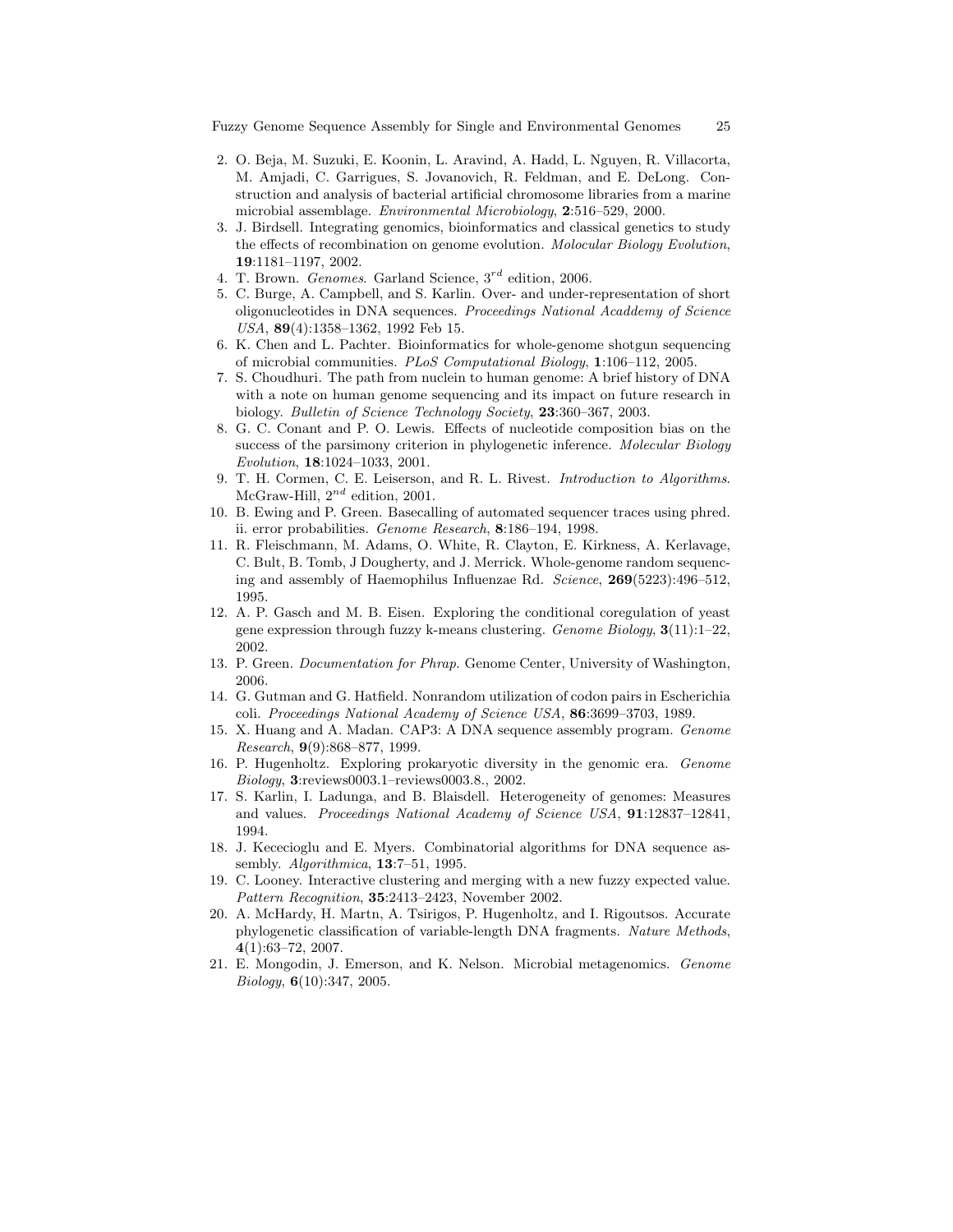- 26 Sara Nasser, et al
- 22. G. Myers. Whole-genome DNA sequencing. IEEE Computational Engineering and Science, 1:33–43, 1999.
- 23. S. Nasser. Fuzzy Sequence Classification and Assembly of Environmental Genomes. PhD thesis, University of Nevada Reno, 2008.
- 24. S. Nasser, G. Vert, M. Nicolescu, and A. Murray. Multiple sequence alignment using fuzzy logic. In Proceedings of the IEEE Symposium on Computational Intelligence in Bioinformatics and Computational Biology, volume 7, pages 304– 311, 2007.
- 25. S. Nasser, G. L. Vert, A. Breland, and M. Nicolescu. Fuzzy classification of genome sequences prior to assembly based on similarity measures. In North American Fuzzy Information Processing Society, pages 354–359, 2007.
- 26. NCBI. National center for biotechnology information. http://www.ncbi.nlm.nih.gov/, NIH, 2007.
- 27. M. A. Nowak. Evolutionary Dynamics: Exploring the Equations of Life. Belknap Press,,  $1^{st}$  edition, October 2006.
- 28. J. Oliver and A. Marn. A relationship between GC content and coding-sequence length. Journal of Molecular Evolution, 43(3):216–223, 2004.
- 29. H. H. Otu and K. Sayood. A divide-and-conquer approach to fragment assembly. Bioinformatics, 19(1):22–29, 2003.
- 30. H. Peltola, H. Soderlund, and E. Ukkonen. Seqaid: A DNA sequence assembling program based on a mathematical model. Nucleic Acids Research, 21(1):307– 321, 1984.
- 31. E. Pillsbury. A history of genome sequencing. Technical report, Yale University Bioinformatics, 2001.
- 32. M. Pop, S. L. Salzberg, and M. Shumway. Genome sequence assembly: Algorithms and issues. IEEE Computer, 35(7):47–54, July 2002.
- 33. D. T. Pride, R. J. Meinersmann, T. M. Wassenaar, and M. J. Blaser. Evolutionary implications of microbial genome tetranucleotide frequency biases. Genome Research, 13(2):145–158, February 1, 2003.
- 34. M. Rappe and S. Giovannoni. The uncultured microbial majority. Annual Reviews Microbiology, 57:369–394, 2003.
- 35. O. Reva and B. Tmmler. Differentiation of regions with atypical oligonucleotide composition in bacterial genomes. BMC Bioinformatics, 6(1):251, 2005.
- 36. M. Rondon, P. August, A. Bettermann, S. Bradly, T. Grossman, M. Liles, K. Loiacono, B. Lynch, I. MacNeil, C. Minor, C. Tiong, M. Gilman, M. Osburne, J. Clardy, J. Handelsman, and R. Goodman. Cloning the soil metagenome: a strategy for accessing the genetic and functional diversity of uncultured microorgansims. Applications Environmental Microbiology, 66:2541–2547, 2000.
- 37. K. Sadegh-Zadeh. Fuzzy genomes. Artificial Intelligent Medicine, 18(1):1–28, 2000.
- 38. F. Sanger, A. Coulson, G. Hong, D. Hill, and G. Petersen. Nucleotide sequence of Bacteriophage Lambda DNA. Journal Molecular Biology, 162(4):729–773, 1982.
- 39. F. Sanger, S. Nicklen, and C. AR. DNA sequencing with chain-terminating inhibitors. Proceedings National Academy of Science USA, 74(12):5463-5467, 1977.
- 40. T. Smith and M. Waterman. Identification of common molecular subsequences. Journal of Molecular Biology, 147:195–197, 1981.